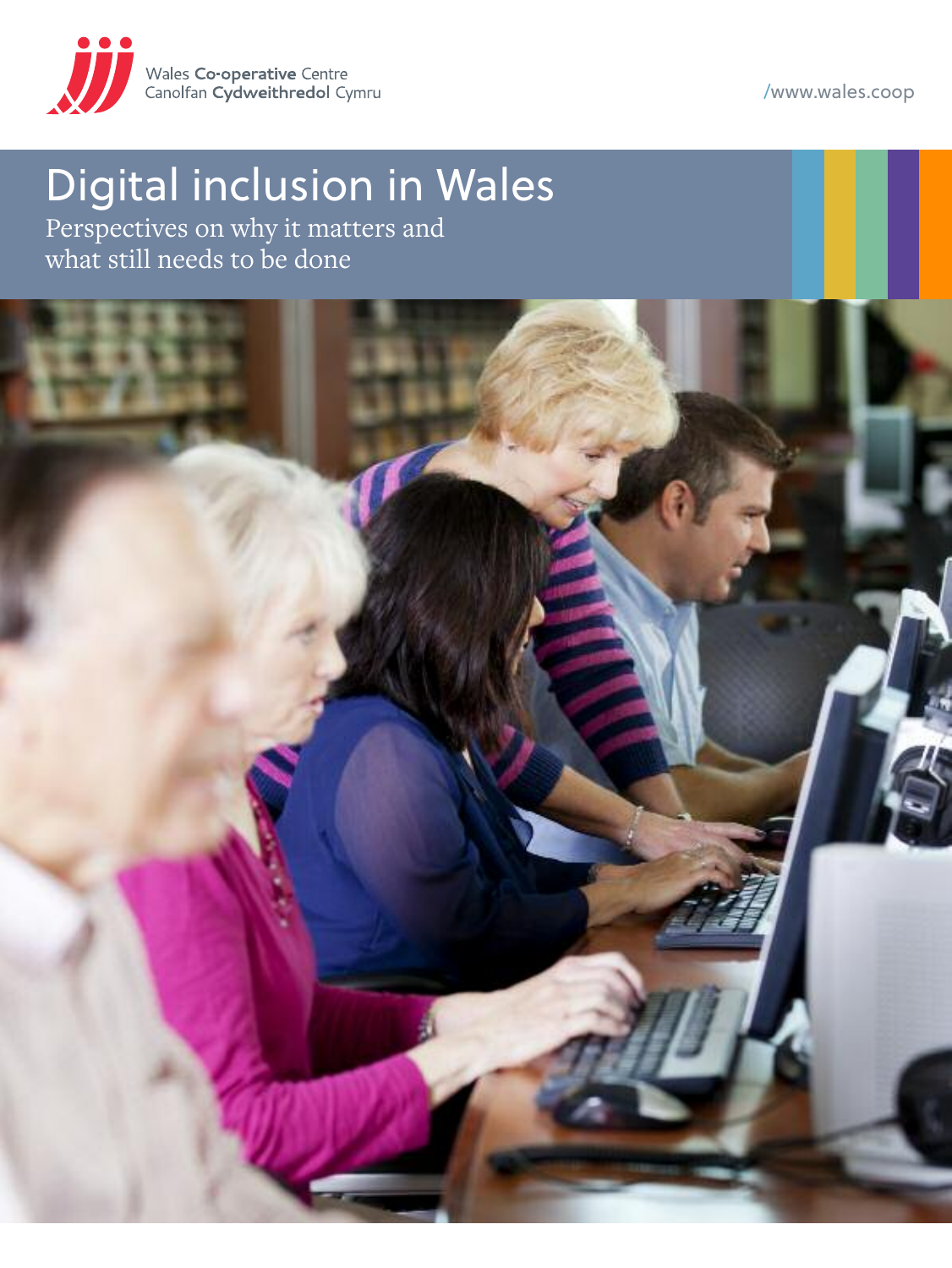### Contents



**Opening digital public services out to all**

Leighton Andrews

### 04

**Digital inclusion and older people**

Ceri Jackson

**Digital (and other) matters**

Author: Dr Sangeet Bhullar

**The importance of digital inclusion for rural communities** 

Alan Davies

Blog title: **Transforming healthcare through digital inclusion** 

Sarah Beard

Blog title: **Digital Wales – more important than ever** 

Ian Hargreaves

### $1\varDelta$

Blog title: **Digital exclusion – another barrier to finding sanctuary**

Eleri Williams

Blog title: **Digital inclusion – opportunities in the workplace**

Julie Cook

Blog title: **Digital inclusion and the media** 

Iain Tweedale

Blog title: **Digital inclusion and volunteering**  Ruth Marks

Blog title: **Digital inclusion and public libraries**

Author: Karen Gibbins

Blog title: **Using digital engagement to combat poverty**

Author: Christine Gwyther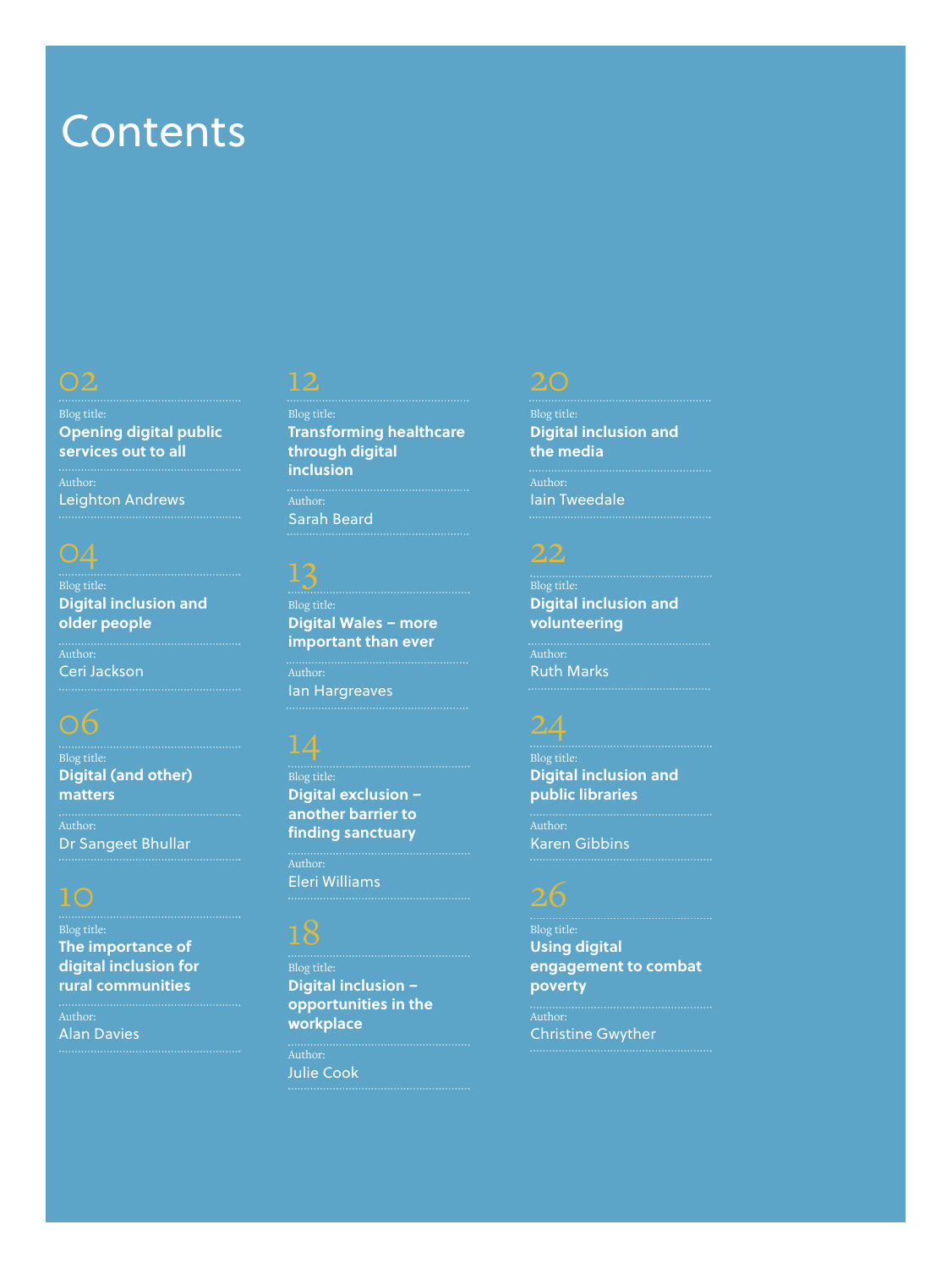# Ministerial foreword



Author: **Julie James AM** Minister for Skills and Science

Ensuring everyone has the opportunity to use The collection of thought pieces which the internet and other digital technologies as follow help highlight the excellent work that an enabler to a better life remains one of is taking place across Wales and the huge modern day's social challenges. strides we've made in recent years. I've been

people find work and helping them progress<br>in that job, offering improved learning<br>opportunities or helping squeezed incomes<br>go further by purchasing often cheaper online<br>goods and services. Digital inclusion can also<br>redu

The Welsh Government will continue to provide strategic leadership to this important agenda and do all we can, through our wide range of programmes and activities, to contribute to helping more people get online and do more online. Our Digital Communities Wales programme; the Digital Competence Framework; our Learning in Digital Wales (LiDW) programme, which incudes Hwb, Hwb plus, and e-safety work; and embedding digital literacy as an 'essential skill' across our employability programmes, can all make a significant contribution to this.

Our Programme for Government, 'Taking<br>
Wales Forward', reinforces the importance<br>
of a digitally inclusive society. We've made<br>
an ambitious commitment to help 95% of But, there's still much more we can all do. Welsh citizens gain at least the basic digital<br>
skills needed for the 21st century by the end<br>
of this Government, helping to create a<br>
more prosperous, healthier and resilient<br>
so they become confident users who can<br>
soci There is so much to be gained by improving<br>the digital skills of all. People's life chances<br>can be transformed, whether it is helping<br>the veryone can benefit from the digital world.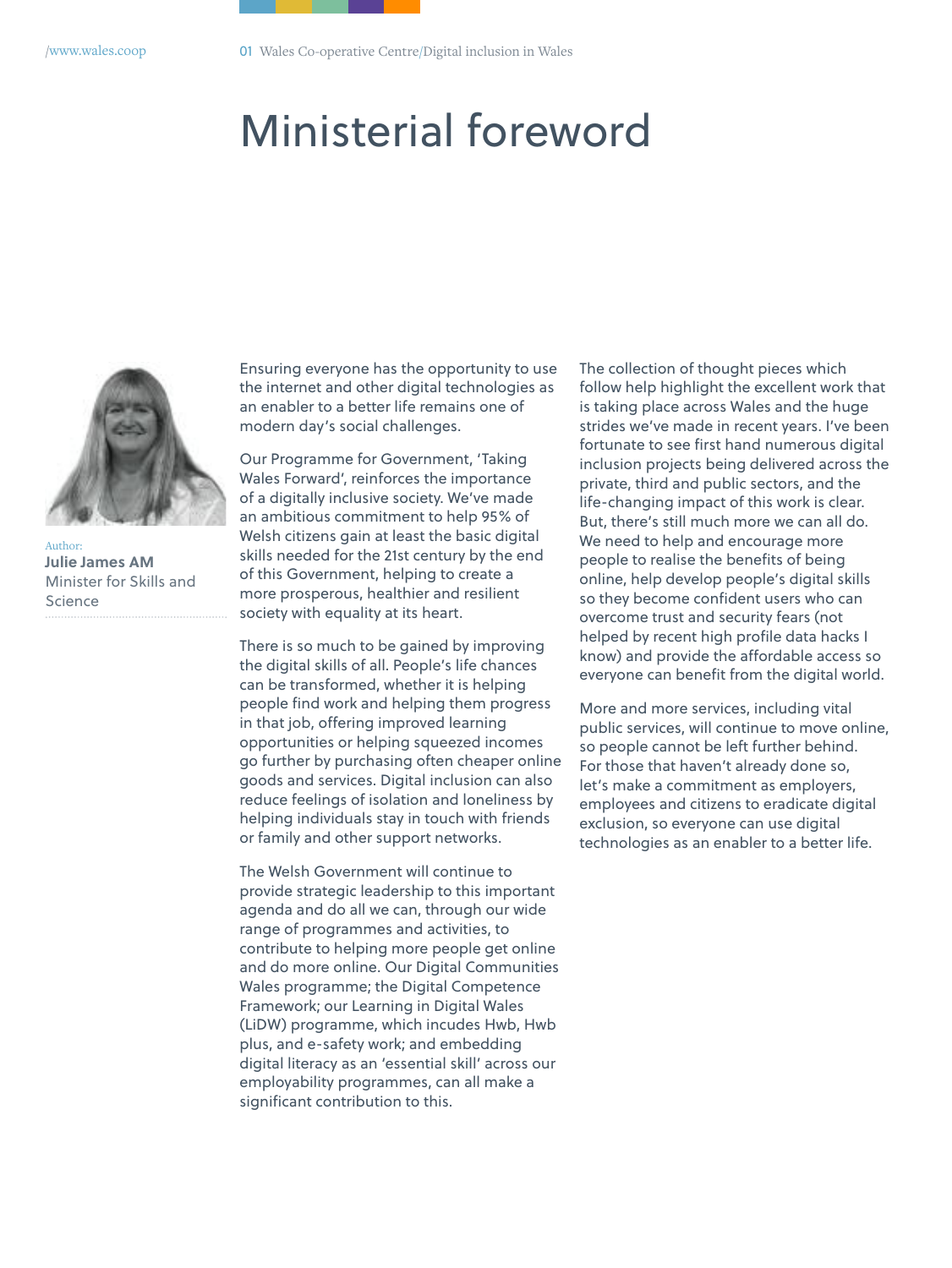# Opening digital public services out to all



Published: 04.10.16

### Author:

**Leighton Andrews** Professor of Practice in Public Service Leadership and Innovation, Cardiff Business School

Categories: Digital inclusion

When the iPad first came out I bought one for Public Services, I saw the great success of for my 80 year-old mother. Peggy is an ex- the new scheme introduced by South Wales teacher, and a fully competent short-hand and Gwent police forces which pioneered the typist, but she had never got on with Electronic Pocket Notebook and the I-Patrol computers – all that waiting around for them mobile 'app'. These enable officers at crime to boot up and so on. So she had never sent scenes to capture audio and visual accounts an email. Now she sends and receives emails, from victims, witnesses and offenders, to shares in family photographs and videos upload these files and information obtained immediately, reads her newspaper online, and directly into a shared computer system sometimes watches the cricket online as well. without the need to return to their home

police station [2]. When the Welsh Government programmes Communities@One and subsequently Increasingly, public services are being Communities 2.0 were launched, their focus configured directly around the needs of users was on how we reached out to people through with digital being at the heart of new service the things that interested them. With provision. Small amounts of funding can community brokers acting as digital inclusion trigger innovation and new developments, as champions across Wales, and a fund to we saw through the Digital Innovation Fund support community initiatives, often on a very which I launched in 2015 [3] and previously small scale, we found local people, often with through the Welsh Language Technology and no real computer training beforehand, Digital Media Action Plan [4]. More recently, a overcoming their own digital exclusion as they Digital Innovation Fund for the Arts has been recognised that digital offered them new established [5]. opportunities for existing interests, whether those were in pigeon racing, photography,<br>
We know that those at school are growing up<br>
family or community bistory community radio with digital as natural to their everyday life, family or community history, community radio with digital as natural to their everyday<br>or a range of other activities, For many this and the Welsh Government has made or a range of other activities. For many, this and the Welsh Government has made<br>was just the start I remember my then significant investments in strengthening was just the start. I remember my then significant investments in strengthening<br>constituent, Sharon Morris of Treberbert, who sonline learning through Hwb and Hwb+ [6]. constituent, Sharon Morris of Treherbert, who

are becoming digital. There are great opportunities to upskill our workforces, and to make work more rewarding and less timeconsuming, freeing staff to do more useful and less repetitive tasks. When I was Minister

became one of the great successes of the These developments will continue, but we<br>Communities@One programme [1]. Wales's know that almost one in five Welsh people still<br>success with these programmes was don't make regular We know that more and more public services new Digital Communities programme in<br>are becoming digital There are great March 2015 [7].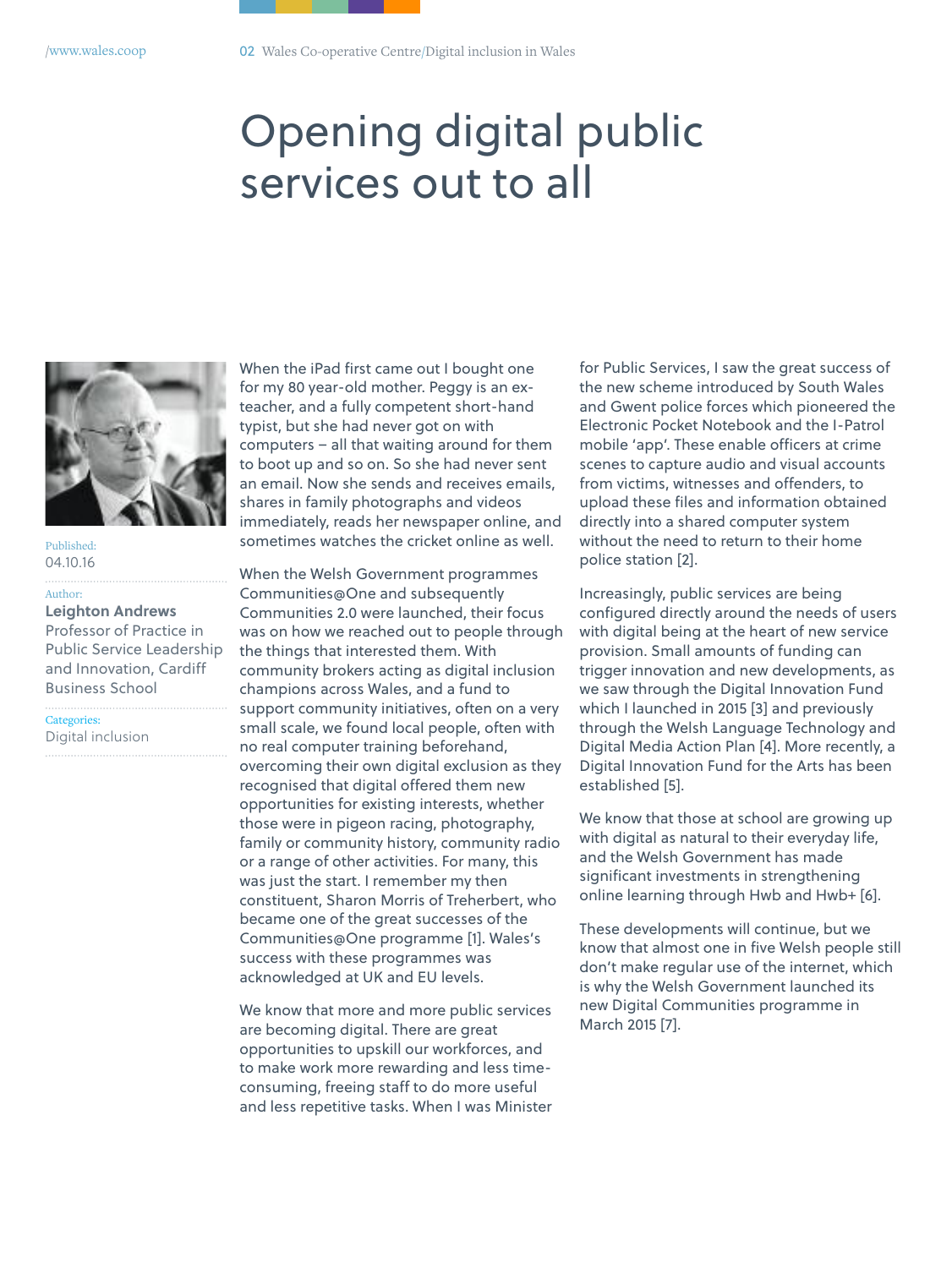This is integral to the Welsh Government's Tackling Poverty and Economic Agendas. Reaching out to new users, identifying ways to include them in service development and improving their own skills remains a vital task for the future – and in a world where we are increasingly concerned at the impact of loneliness in later life, could be one of the routes to tackling that challenge as well.

### References:

[1] http://www.walesonline.co.uk/news/localnews/sharon-joins-the-it-crowd-2177798

[2] http://www.gwent.pcc.police.uk/news/ story/article/police-wave-goodbye-to-papernotebooks/

[3] http://gov.wales/about/cabinet/ cabinetstatements/previous-administration/ 2015/digitalinnovationfund

[4] http://gov.wales/topics/welshlanguage/ publications/welsh-language-technologyand-digital-media

[5] http://www.nesta.org.uk/digitalinnovation-fund-arts-wales-full-details

[6] http://www.lpplus.com/solutions/ education/hwb.html

[7] http://gov.wales/topics/science-andtechnology/digital/digital-inclusion

**"** 

Increasingly, public services are being configured directly around the needs of users with digital being at the heart of new service provision. <br/>Increasin<br/> $\begin{array}{lcl} \hline \text{Increasing} \\ \text{configur} \\ \text{users wit} \end{array}$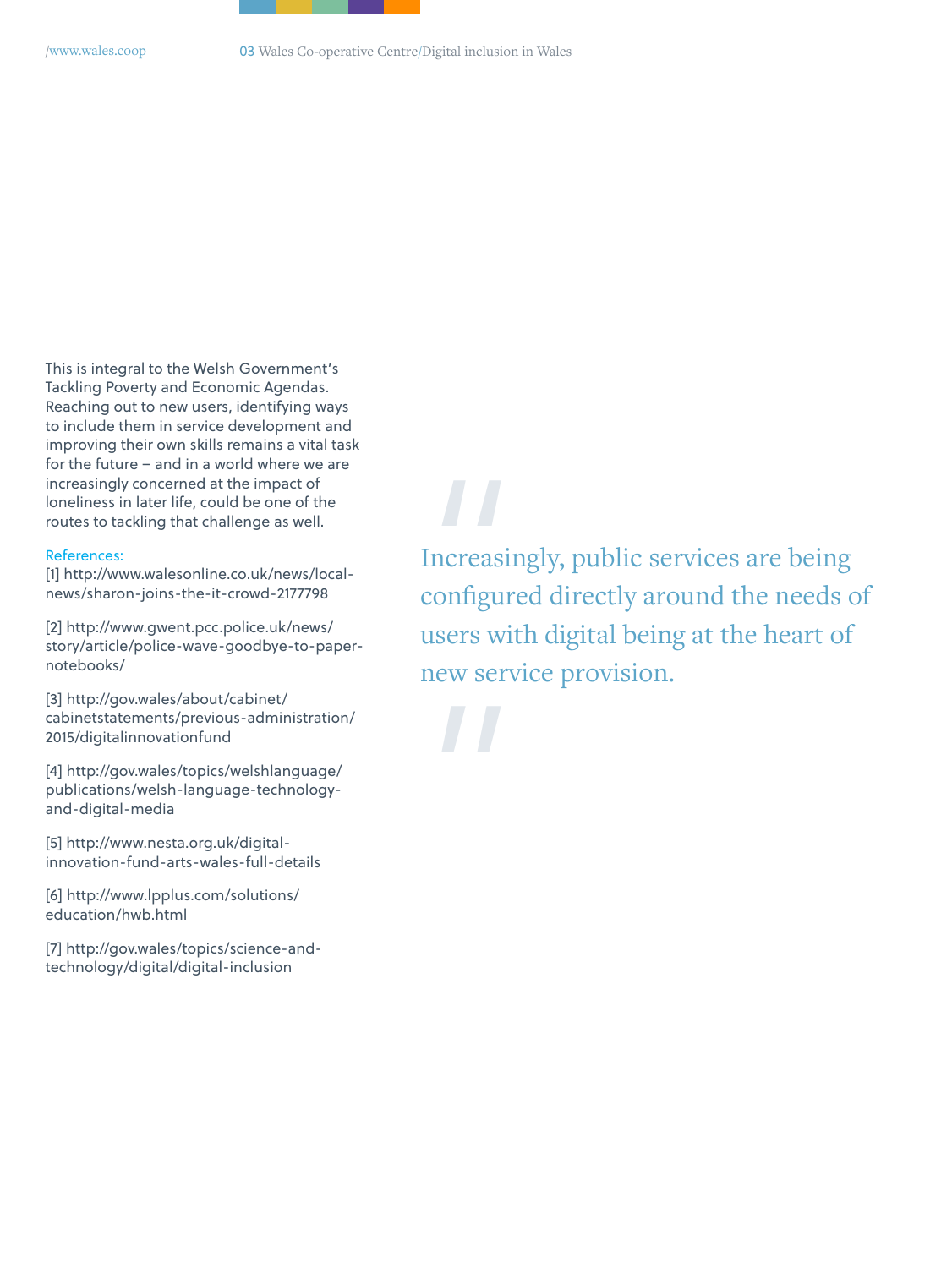# Digital inclusion and older people



Published: 05.10.16

Author: **Ceri Jackson** Director RNIB Cymru

Categories: Digital inclusion

Our digital world is moving on at such a pace We should be mindful that digital solutions the journey. Whilst there has been progress in but are not a replacement for human

next 20 years. By 2037 the proportion of the Over the last decade funding for digital population aged 80 and over will increase inclusion has enabled Third Sector providers<br>from 5% to almost 10%. Prevalence of health to provide vital support in communities acros conditions and co-morbidities increases in our Wales. RNIB's Online Today partnership that service models are fit for purpose and are is evident and the team frequently talk about inclusive e.g. sensory loss. the impact on people's lives from speaking to

internet. The survey also indicates that **+** 98% said they could use their technology<br>disabled people are twice as likely to be independently<br>**+ 81% of people said they felt more**<br>**+ 81% of people said they felt more** 

Whilst providing support is critical, usability<br>
and affordability are significant barriers. A re-<br>
contact survey of non-internet users from the<br>  $+63\%$  closer to their friends and family<br>
contact survey of non-internet 2013-14 National Survey for Wales, highlights<br>the multiple barriers that prevent people from<br>going online including that 91% identified a<br>lack of interest or need as a factor. Cost was a<br>contributing barrier for one third monthly connection fees. The Welsh Government's refreshed Digital

Inclusion Strategic Framework and Delivery<br>Industry reliance on digital services means<br>that many older people are missing out on<br>savings of up to £560 per year. Digital inclusion<br>is also key to the continued participation older people in lifelong learning and the significant contribution to communities and economies.

it's easy to get left behind or never even start impact positively on many aspects of our lives Wales in addressing digital exclusion for older interaction. Embracing advances in the digital people, the challenge is significant, increasing world will almost certainly present challenges and evolving. and opportunities but it is essential to embed It's great that we are living longer and our and integrate these advances to overcome<br>ageing population (over 60) is expected to<br>increase from 800,000 to over 1 million in the

to provide vital support in communities across older years but recent studies indicate we are project is funded by the Big Lottery for people happier and healthier for longer. It's crucial with sensory loss. The impact on people's lives In 2014/15 the Wales National Survey reported<br>that 63% of 65-74 year olds and only 29% of<br>people aged 75 and over were using the<br>internet. The survey also indicates that<br> $\begin{array}{r} \text{family} \\ \text{begin} \\ \text{begin} \\ \text{begin} \\ \text{begin} \\ \text{begin} \\ \text{begin} \\ \text$ 

- 
- 
- 
-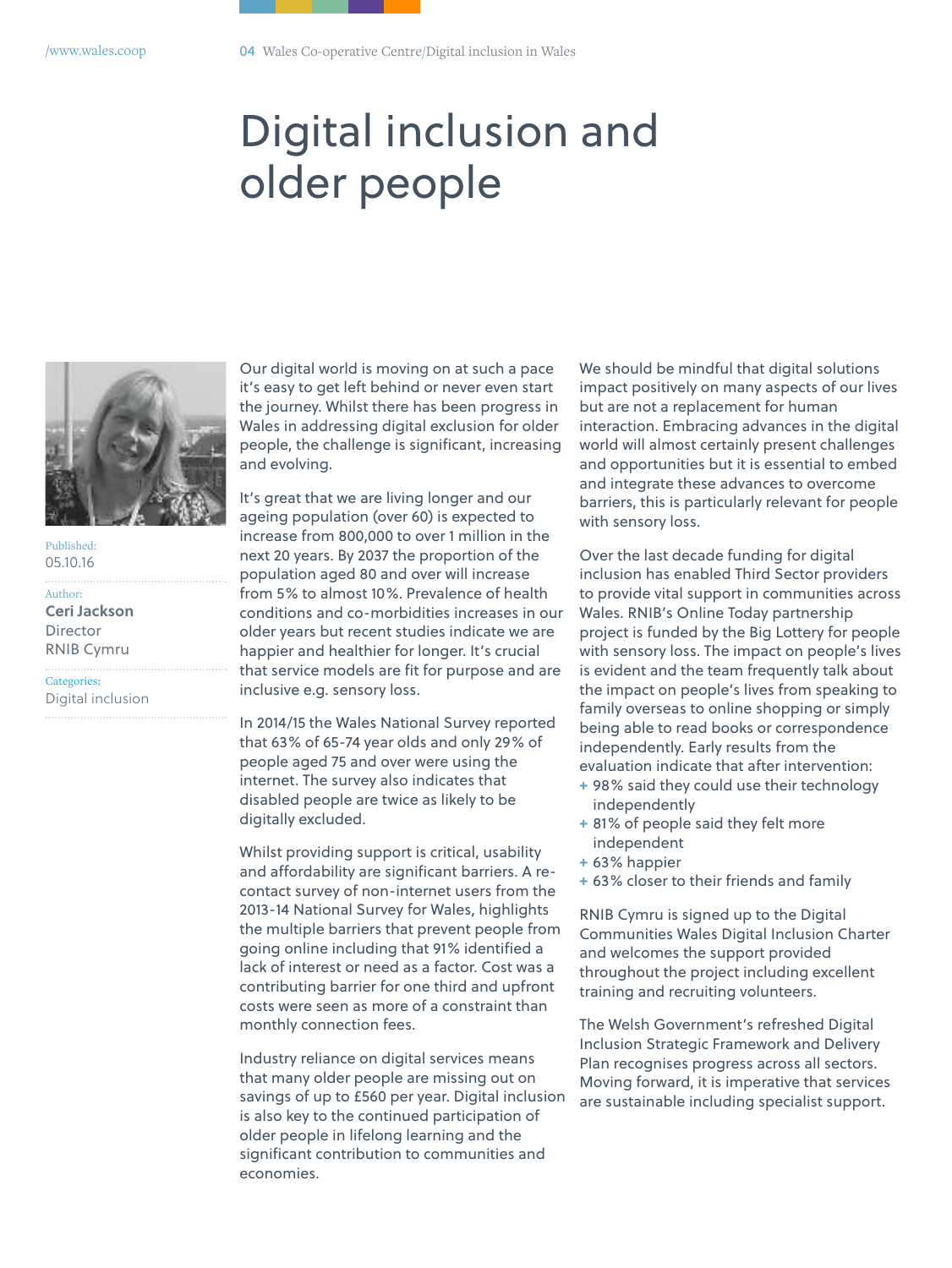

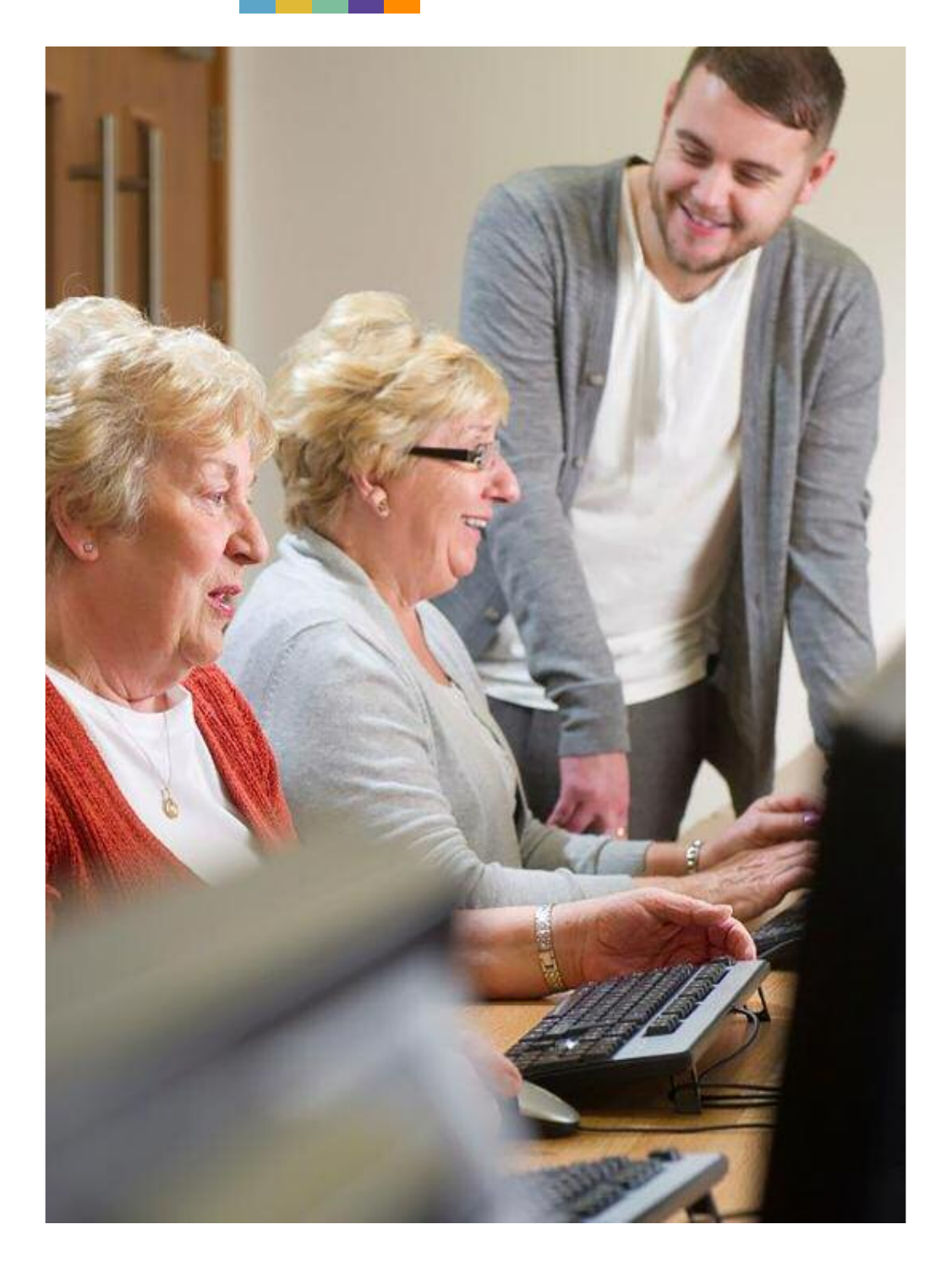# Digital (and other) matters



Published: 06.10.16

### Author: **Dr Sangeet Bhullar** Founder of Wisekids

Categories: Digital inclusion

Living in Newport in South Wales and having What does this mean for our young people excellent connectivity to the internet gives me a distinct advantage professionally and personally (with family living abroad). This point is brought home to me every time I travel in our beautiful Welsh countryside and encounter areas where there is poor mobile/internet connectivity.

The impact of this lack of access cannot be underestimated for individuals, families, communities and businesses. However, the lack of access is only the first barrier. Another barrier, even amongst those with access, may be the deeper digital literacy [1] needed to fully maximise opportunities from these connected technologies.

And these opportunities cannot be underestimated.

Used purposefully, these technologies connect us to an online world full of people, content, services, entertainment. And whilst online, size does not matter - reputation, transparency and quality do. Especially if the only way that others can learn about you is via the internet. All these skills also go beyond the merely functional. They encompass the social and emotional intelligence to understand how the world, society and life is changing as a result of these connected technologies, as well as how to interact, create and gain benefits with and from these technologies.

Digital and other technologies are also how we can learn. changing the very nature of skills, services,<br>
obs and solutions needed today and in the<br>
years to come – whether for example, you are<br>
a scientist studying big data to create better<br>
in or sample the wares – so simple ava inventor, a filmmaker utilising the latest CGI techniques in your film, or a hospital delivering tele-health services remotely. changing the very nature of skills, services, jobs and solutions needed today and in the years to come - whether for example, you are a scientist studying big data to create better infrastructure solutions for your city, an Uber

and the skills that they need to be developing through school and further education? I believe it means we need to value learning. not as an end goal with an end point, but as a constant ongoing process. And we need to be nurturing a culture of creativity, inquiry and excellence. We are fortunate in Wales. In his review on the curriculum in Wales [2], Professor Graham Donaldson has stressed underestimated for individuals, families,<br>
the importance of these skills. He has also<br>
ack of access is only the first barrier. Another<br>
barrier, even amongst those with access, may<br>
be the deeper digital literacy [1] nee responsibly for all teachers and people who work with children and young people.

Used purposefully, these technologies connect<br>
sto an online world full of people, content,<br>
sto an online world full of people, content,<br>
sto an online world full of people, content,<br>
sto are of the best examples of how d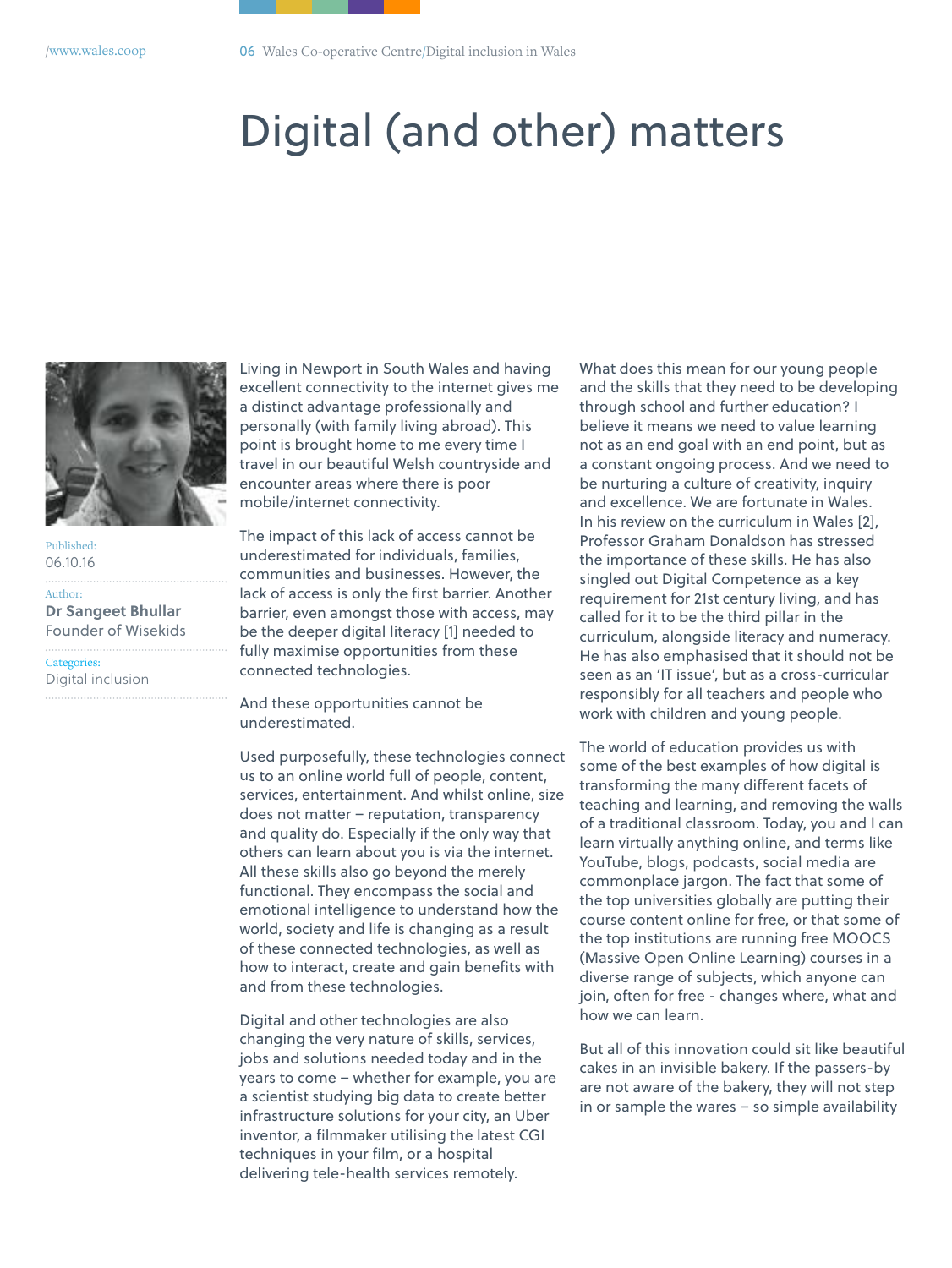is not enough. We need to educate, guide and inspire old and young to understand the changing landscape. We also need to look at the ecosystems in which our young people live – our families, schools, colleges and universities, and all the places of informal learning in-between to understand what the gaps are, and the support systems necessary to help young people overcome obstacles and thrive in society.

And these go well beyond digital skills. I feel we are on the right track, but there is still much work that needs to be done.

### References:

[1] In their Digital Literacy Professional Development Resource [https://www.nfer.ac.uk/publications/FUTL07/F UTL07.pdf ], Nesta Futurelab defined digital literacy as follows:

"….digital literacy goes beyond a focus on the individual technical competence and functional skills needed in order to operate digital tools; it refers to the more subtle and situated practices associated with being able to create, understand and communicate meaning and knowledge in a world in which these processes are increasingly mediated via digital technologies".

[2] Successful Futures – Independent Review of Curriculum and Assessment Arrangements in Wales. By Professor Graham Donaldson CB, February 2015. See http://gov.wales/docs/dcells/publications/1502 25-successful-futures-en.pdf

But all of this innovation could sit like beautiful cakes in an invisible bakery. If the passers-by are not aware of the bakery, they will not step in or sample the wares – so simple availability is not enough. A<br>But all of<br>peautiful<br>If the part

**"**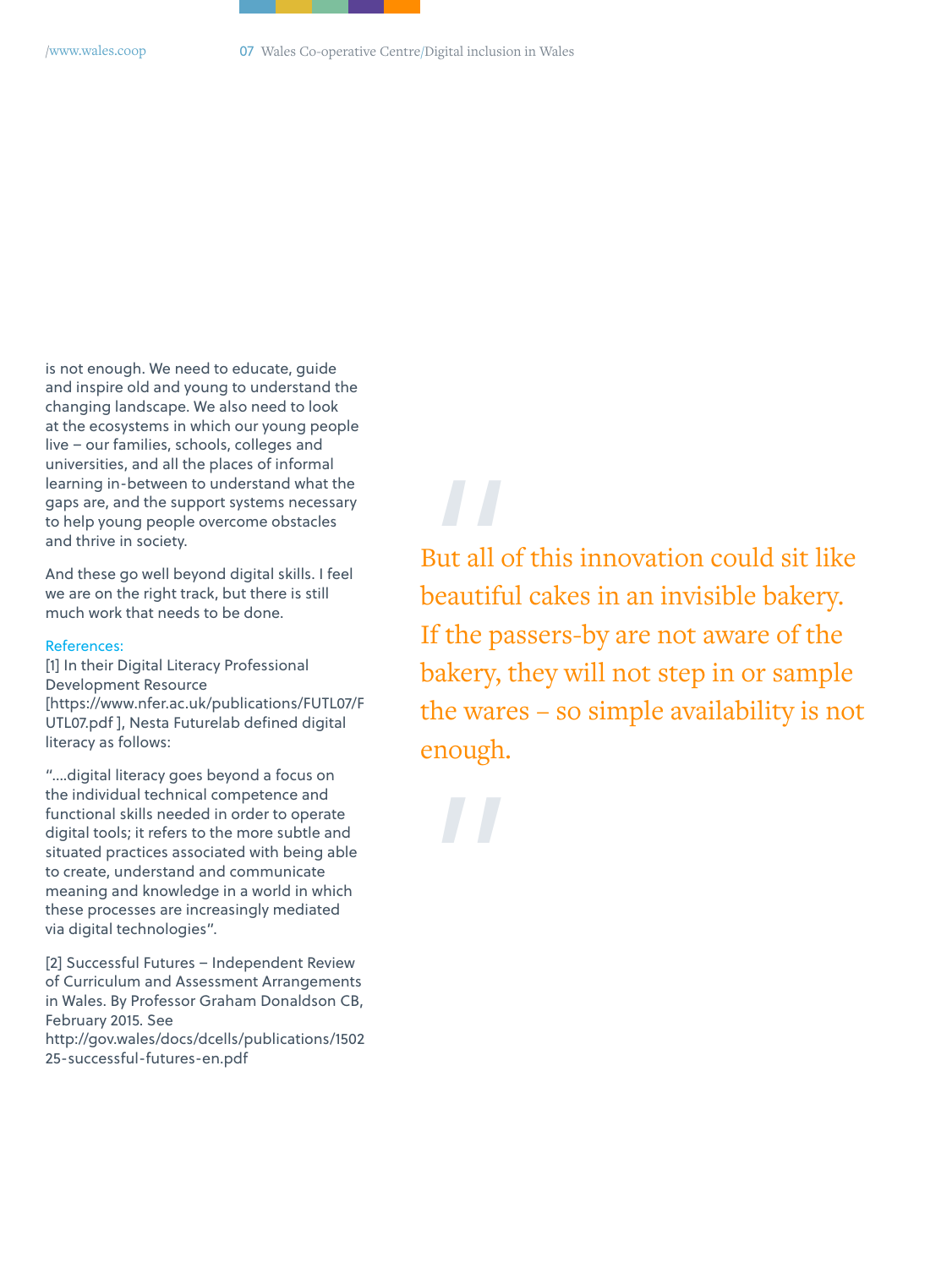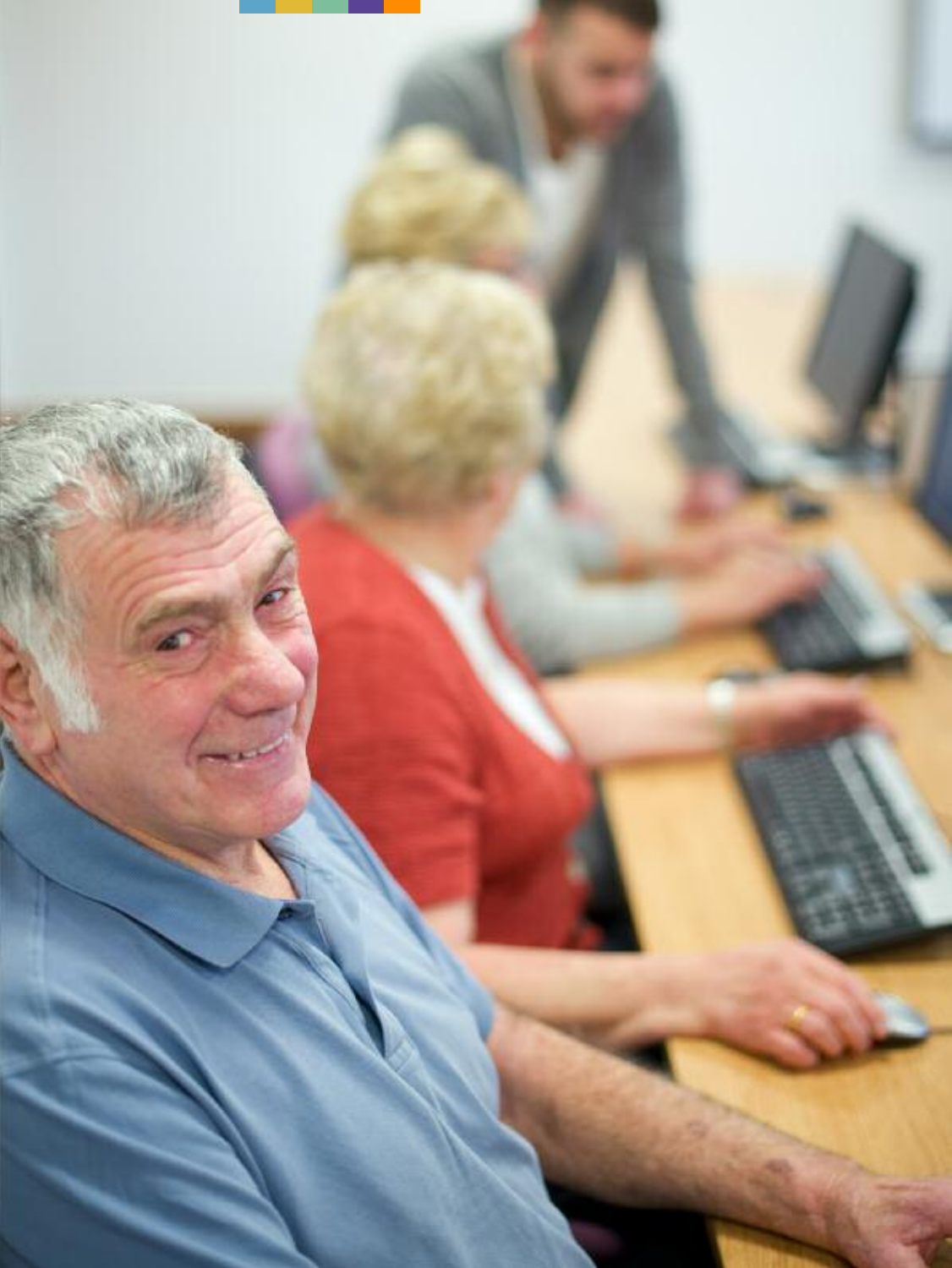We should be mindful that digital solutions impact positively on many aspects of our lives but are not a replacement for human interaction. "

**Ceri Jackson,** Director RNIB Cymru

"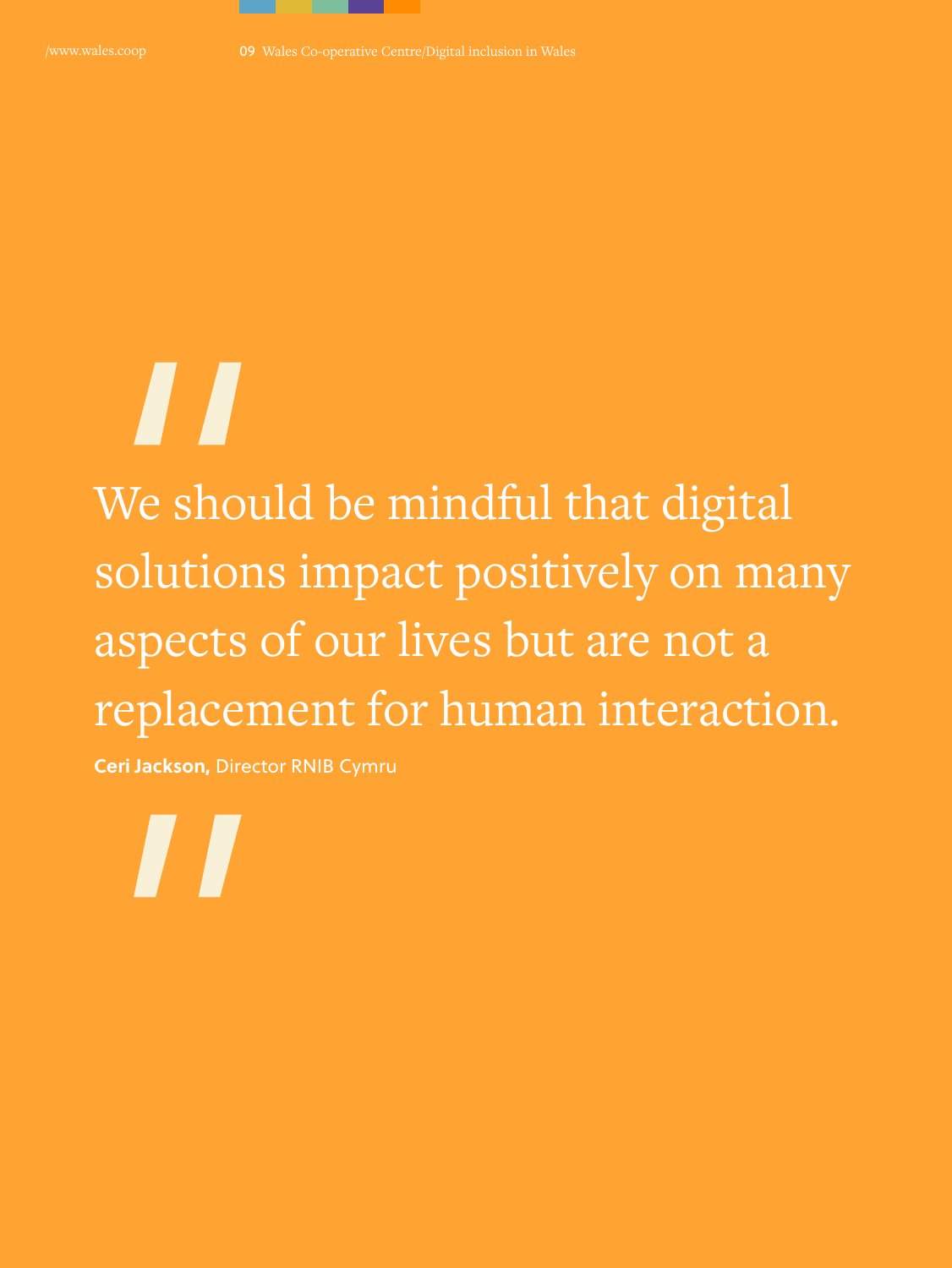# The importance of digital inclusion for rural communities



Published: 07.10.16

Author: **Alan Davies** CEO, Farmers Union of Wales

Categories: Digital inclusion team at a company called CableTel South Wales, later to become NTL and now, Virgin Media. Media. Those parts of the country well served are

deliver TV and telephone services and of Digital skills are high, tech awareness is<br>course this new "big thing" called "The endemic and economies benefit. Inward course this new "big thing" called "The

Even then we were concerned that this new connection to a "digital superhighway" Meanwhile in the slow lane of rural Wales, could widen the gap between developed skills remain poor as they've not been and developing regions in Wales. Has that required until recently and the lack of mobile changed? Or do we still live in a multi-speed digital connectivity further exacerbates the country in terms of access to and performance challenge of getting maximum bang for the of our digital lives? I think we do. mega-bucks that have been spent on fixed

line connectivity programmes. We still have nearly one in five of our population digitally excluded and even In consequence, those without a connection those that are connected may still suffer poor cannot diversify their businesses as some performance in terms of speed and reliability. might do. They cannot support children with Meanwhile those networks I was involved in homework as many need to do and they building back in the 1990s are now delivering cannot connect readily with Government

Sadly it's our rural communities that suffer  $\overline{\phantom{a}}$  continues to widen. and having now worked closely to rural and agricultural communities for the best part of But over and above all that, they cannot a year, I am continually disappointed that this benefit from the wider impact of digital situation still exists. 2% of our population technology that is racing through many parts<br>produce around 60% of our food. Yet there is of the world. If you are not familiar with the unable to connect to the internet from their new and innovative practices that could farms. To plagiarise the old joke, we seem to transform businesses. have created a 3 speed Wales - Slow, Dead

Back in the 1990s I was running the business Slow and Stop. This might be tongue in cheek<br>team at a company called CableTel South but it's not far from the truth.

not only connected, but now have nearly two We were building the first fibre networks to decades of benefit from internet connectivity. Internet". investment is attracted, businesses "connect" and thrive.

speeds of up to 200MBps - way in excess of programmes for advice and support payments the 10 Mbps seen in some rural areas. as they are mandated to do. In simple terms<br>they are still being ignored and the gap

of the world. If you are not familiar with the a significant part of that 2% who remain digital world you will find it far harder to adopt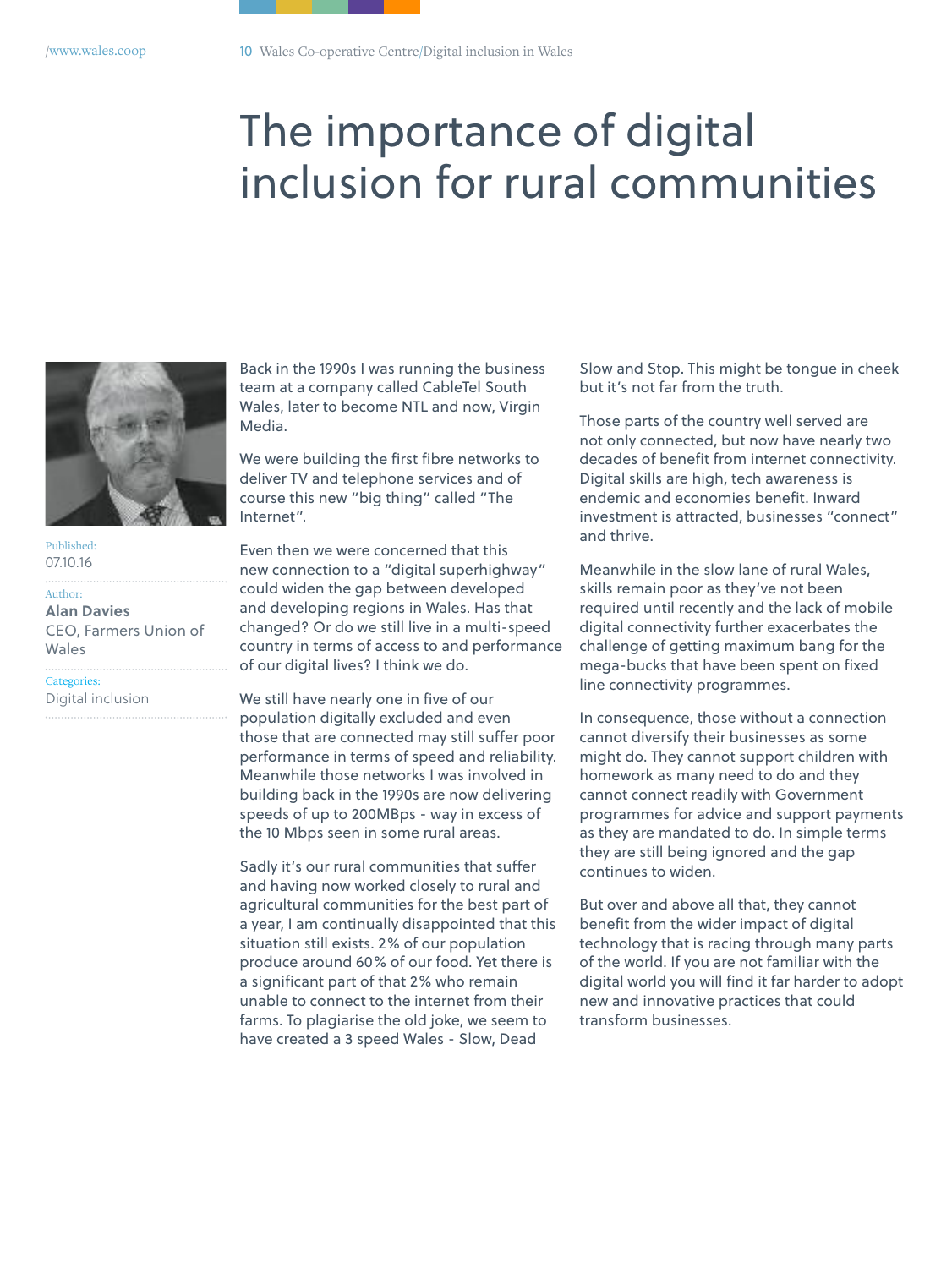And even those communities that are connected cannot maximise benefits. Training programmes that were available in "the early days" are no longer available for businesses today. So those late to the party through no fault of their own are penalised even more.

And while much progress has been made over the years to include more and more people in the digital world in Wales there is still more to be done; particularly to reach the most remote groups, those families that are farming our land to produce the food we eat and care so well for our natural habitat and landscapes, who can often be found in the most rural areas of Wales.

We must not underestimate how important it is that we get every part of Wales connected and exploiting digital technologies in order to help make farming and rural businesses more effective and efficient and help more people to a brighter digital future.

And while much progress has been made over the years to include more and more people in the digital world in Wales there is still more to be done. And while<br>
over the<br>
people in

**"**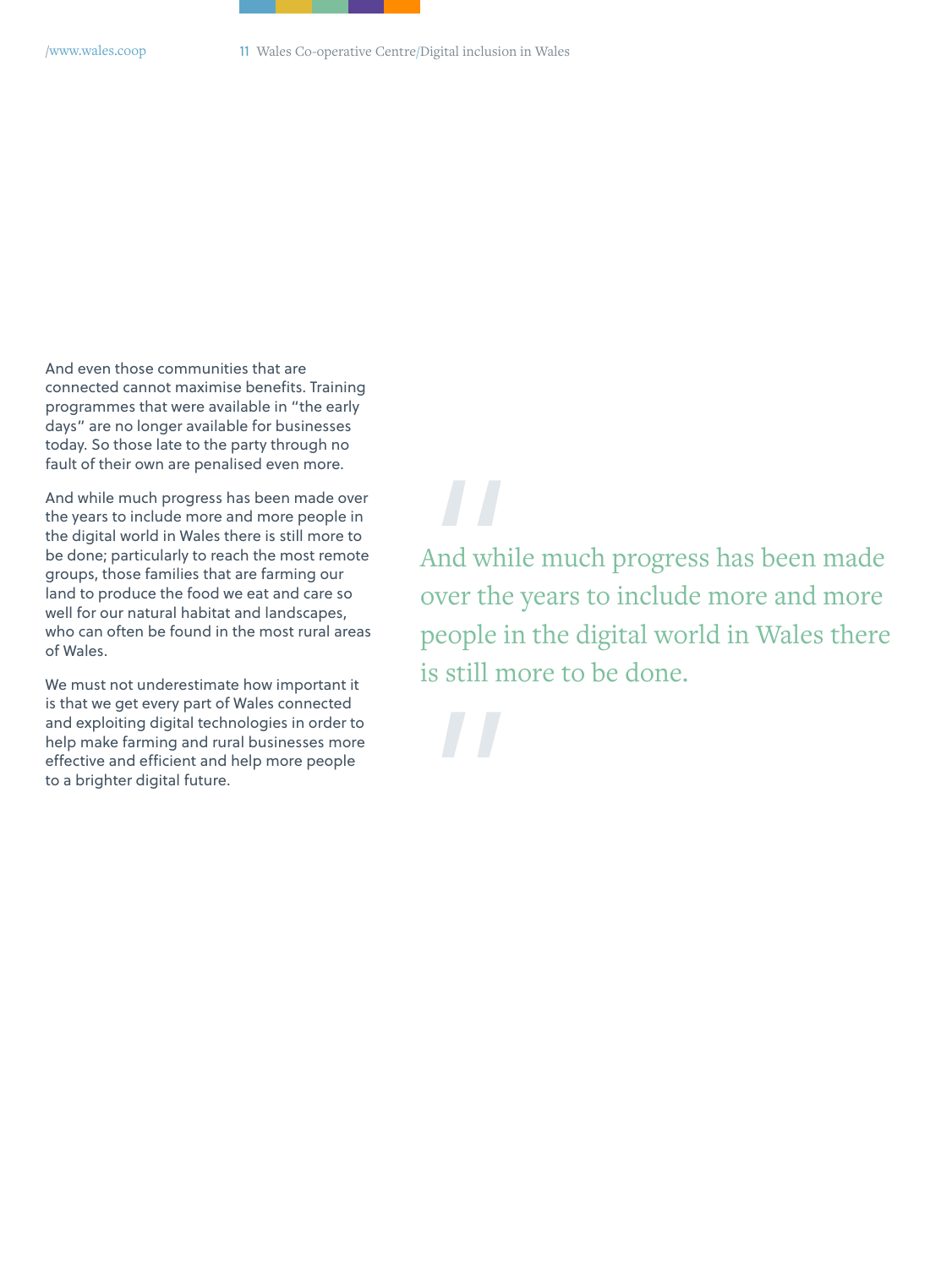# Transforming healthcare through digital inclusion



Published: 08.10.16

### Author: **Sarah Beard**

Business Development Director at Maggie's; Partnership Manager at Doteveryone (Secondment from April-June); Clore Social Leadership Fellow 2015

Categories: Digital inclusion online every day, the internet touches every Wales improves, individuals, families and

is to ensure that digital health care services At Maggie's, we are passionate about are designed around the needs of the hardest enabling people to feel as empowered as to reach and least digitally skilled. possible in their own health care and clinical

It's undeniable that internet enabled knowledge from the internet and support<br>technology can radically transform health from online groups.

- **<sup>+</sup>** Manage appointments choosing suitable by finding and connecting people with others. dates/times
- 
- 
- 
- **+** Create and engage with support networks
- 

As three quarters of the UK population go Fundamentally, unless digital inclusion across area of our lives, making things faster, communities through the Principality will not cheaper, better. https://www.benefit.com the significant opportunities that digital health services present to improving<br>The networked age brings incredible<br>opportunities for healthcare. The challenge<br>opportunities for healthcare. The challenge

decision-making. Increasingly, it is becoming<br>excluded. The majority of these people are digitally<br>excluded. The majority of these people are<br>elderly, disabled or economically inactive – in<br>short, the most vulnerable withi ironically, the largest users of our health and<br>social care services.<br>also gaining huge amounts of information and

care services and improve patient experiences. The Services team at Doteveryone is working<br>Technology should also help and enable<br>clinicians to deliver more care, more<br>effectively; and help patients and carers to<br>spend tim Digital health tools and services can help<br>
people at end of life can be better<br>
+ Manage appointments – choosing suitable<br>
connected – to reduce isolation and loneliness<br>
connected – to reduce isolation and loneliness

**+** Better manage their own time – We are all responsible for ensuring that e.g. ordering repeat prescriptions online everyone, including the most vulnerable + Monitor and manage their own health – expended that our servi **+** Monitor and manage their own health – people that our services are designed to e.g. through apps support, are given the opportunity to learn <br> **+** Communicate more effectively with the necessary digital skills and get **<sup>+</sup>** Communicate more effectively with the necessary digital skills and get access clinical teams to the appropriate tools.

**+** Feel more empowered Charitable organisations like Maggie's, Health Boards, Social Services and initiatives such as But in order for people and patients to be able<br>to be able bigital Communities Wales must continue to<br>to maximise the opportunities presented by<br>digital communities Wales must continue to<br>digital health and social care ser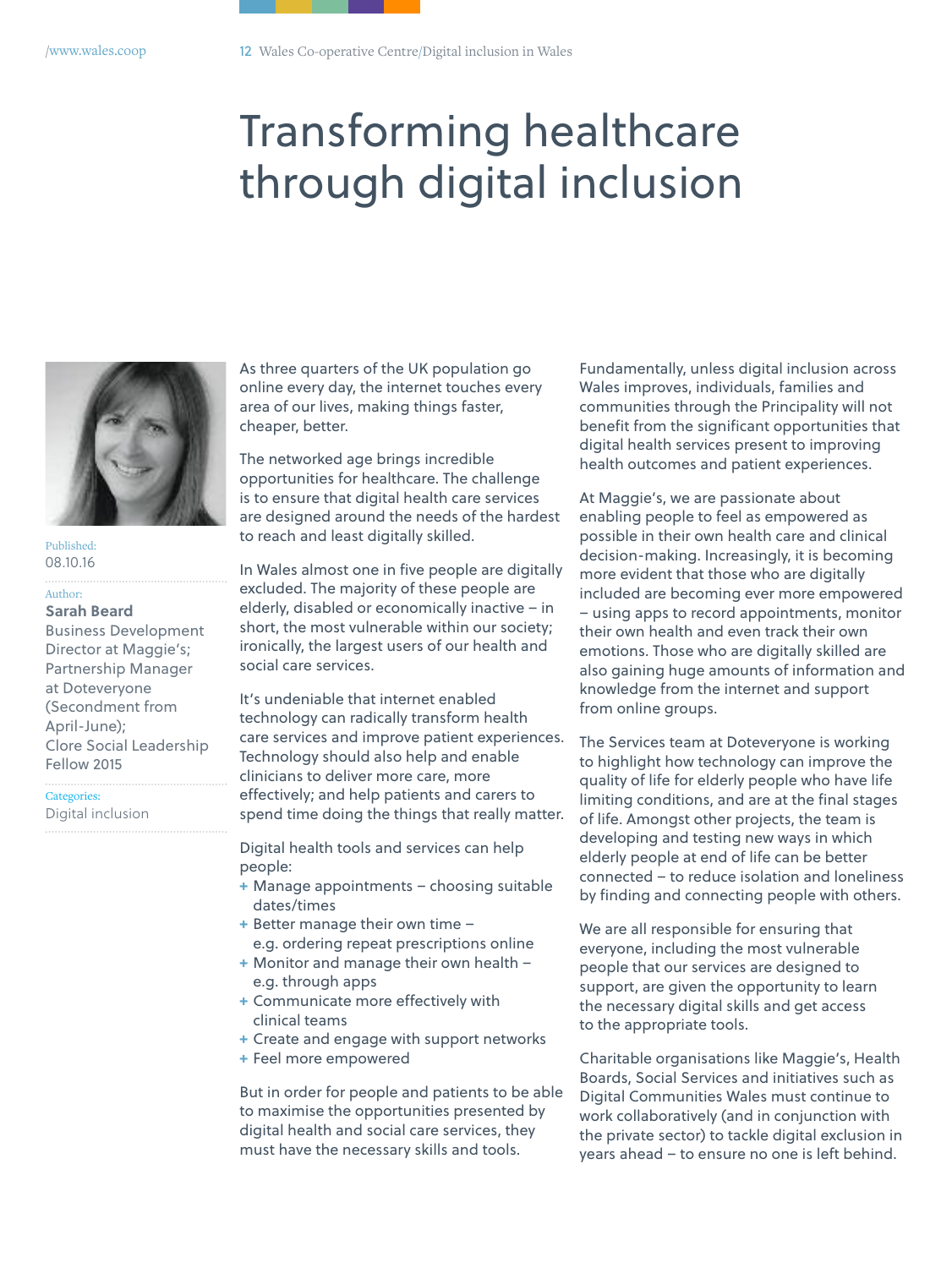# Digital Wales – more important than ever



Published: 09.10.16

Author: **Ian Hargreaves** Professor in Digital Economy Cardiff University

Categories: Digital inclusion When I first started to work with Cardiff nation-scale societies can't work well or their University's journalism school in the late 1990s, economies prosper. It's the kind of start we I argued that Wales should declare millennium should have achieved ten years ago. Chris year 2000 the year of World Wide Wales, as an Bryant, MP for Rhondda, drew attention to indication of intent that Wales would make the bill's limitations in a recent debate in the sure of its place as a digital leader by House of Commons [2]. prioritising investment in connectivity to the world wide web.<br>The other thing we've learned in the first

It didn't happen and for this lack of vision, we the access problem is about more than have paid a high price. The Welsh economy infrastructure. There are many reasons other continues to struggle, with a few important than the absence of strong broadband why exceptions, notably in our capital city. The best people are not able to secure for themselves figures to watch are those gathered by my the benefits of digital services. These range colleague Rob Huggins, which Sion Barry from limitations of physical ability and health discussed recently on Wales Online, itself a to education and questions of personal digital resource of which Wales can be proud circumstance. Digital exclusion then [1]. compounds social exclusion.

Over the summer, I had a personal sharp Digital Communities Wales is doing great work reminder about the effects of digital exclusion to address issues of digital exclusion across when we moved house from digitally Wales and has built on the work undertaken abundant Penarth to a place ten minutes away by Communities 2.0 and Communities@One. where there's virtually no mobile signal and There is, however, plenty more work to be not much broadband. Combined with an done. unlucky breakdown in my own mobile phone system, every day brought reminders of the We've discovered in the last 20 years that<br>things you can't do without digital: check a making Digital Wales a reality is even more things you can't do without digital: check a fact, find a location, pay a bill, receive a important than we first thought, but harder. delivery, track down your teenage daughter,<br>stream music or work from home. [1] http://www.walesonline.co.uk/business/

in Whitehall, the current Digital Economy Bill survives and delivers its albeit meagre promise<br>
of basic digital access for everyone. We've<br>
been arguing for something like this all<br>
through these years. It's the equivalent of the<br>
DigitalEconomyBill Royal Mail's universal service obligation, which guarantees the right to a postal service wherever you live. For the individual this is a basic right of citizenship and without it,

two decades of the digital era is that solving

Let's hope that amid the post-Brexit confusion business-news/stark-figures-showing-just-<br>in Whiteball, the current Digital Economy Bill how-11882426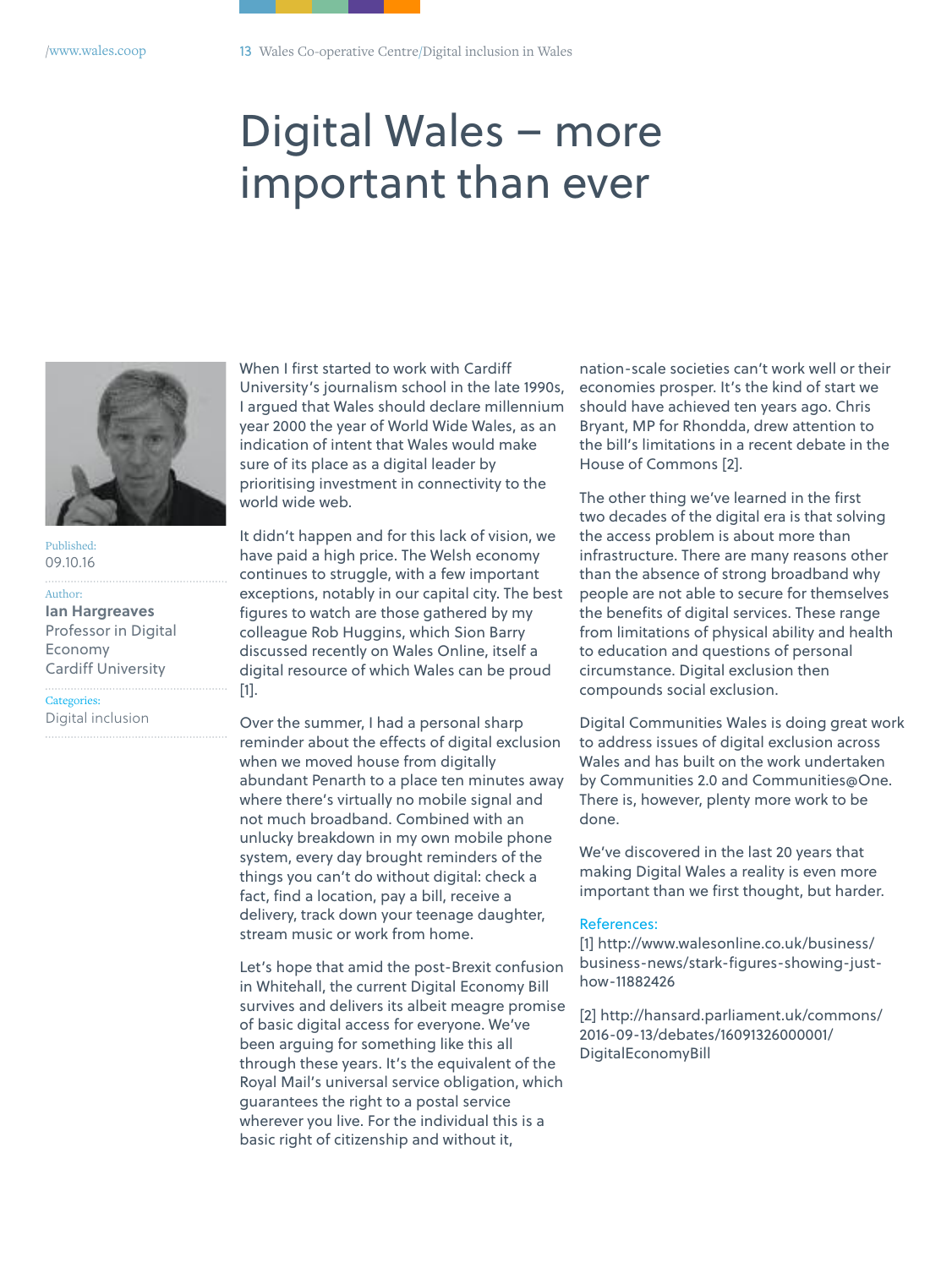# Digital exclusion – another barrier to finding sanctuary



Published: 10.10.16

Author: **Eleri Williams** Swansea City of Sanctuary Development Worker employed by Displaced People in Action

Categories:

Digital inclusion

A large proportion of people seeking Refugees have the legal right to seek sanctuary find themselves digitally excluded. employment, unlike the vast majority of Whilst some will own or have access to asylum seekers who are prohibited from smartphones, others will have no I.T. working. Searching for a job is very likely equipment of their own, relying on publicly to encompass some sort of online activity. accessible computers in libraries or other Refugees are often highly skilled individuals

is likely to be high priority. With limited access society.<br>to the internet, effective communication and furthering your legal case can be a challenge. Digital Communities Wales is working in

entirely by themselves in a new area, the offered is truly holistic, preventing further ability to access these resources is a hugely important step in becoming part of a new community.

On the other hand, if an individual receives a positive decision, granting them refugee status and leave to remain in the UK, there is a twenty-eight day 'move on period' to transfer from asylum support to mainstream benefits such as housing benefit, job seekers allowance or universal credit. In recent years, the process of accessing government benefits has moved primarily to digital online forms, as opposed to paper hard copies- a clear barrier for anyone trying to access these services without I.T. equipment, or stable internet access.

community spaces. with degrees, skills and experiences which can For asylum seekers, individuals who are<br>
undergoing a legal process which can take<br>
years to reach a conclusion, regular contact<br>
with solicitors or other legal representatives<br>
with solicitors or other legal representativ

For anyone new to a city or area, being able<br>to access online information and directories<br>of services is bound to help to familiarise<br>yourself with opportunities in your new area.<br>For people seeking sanctuary, who may be<br>f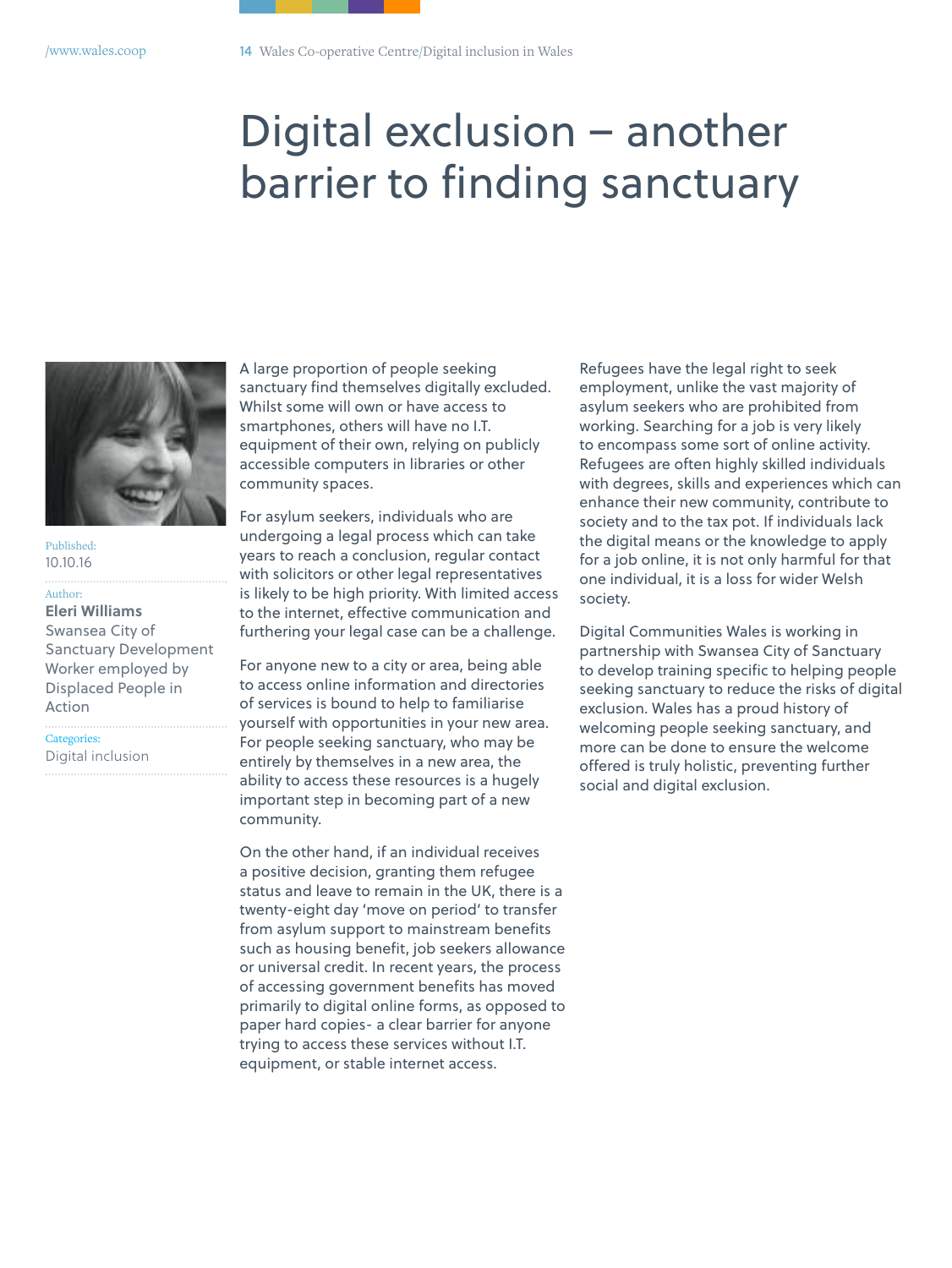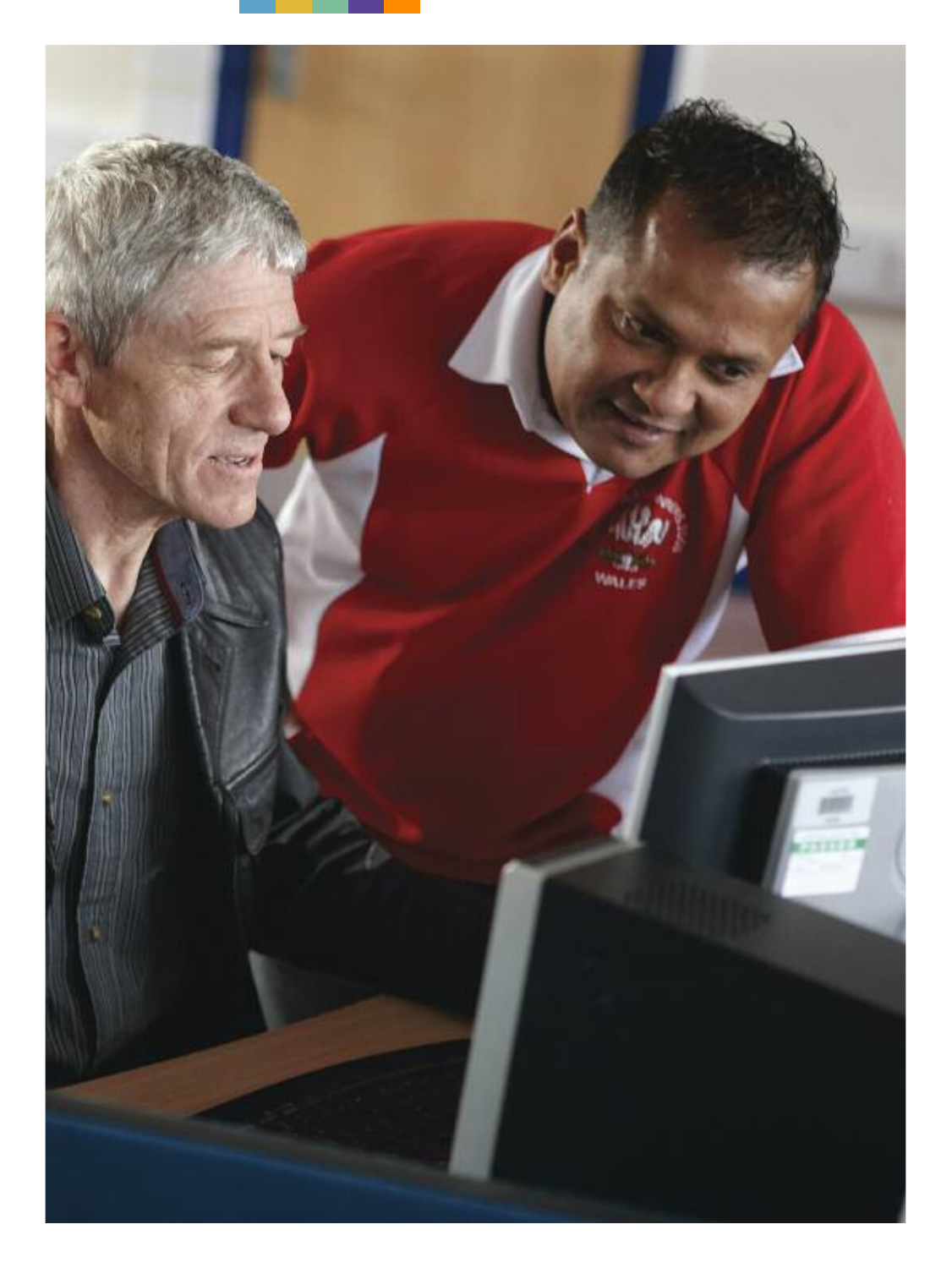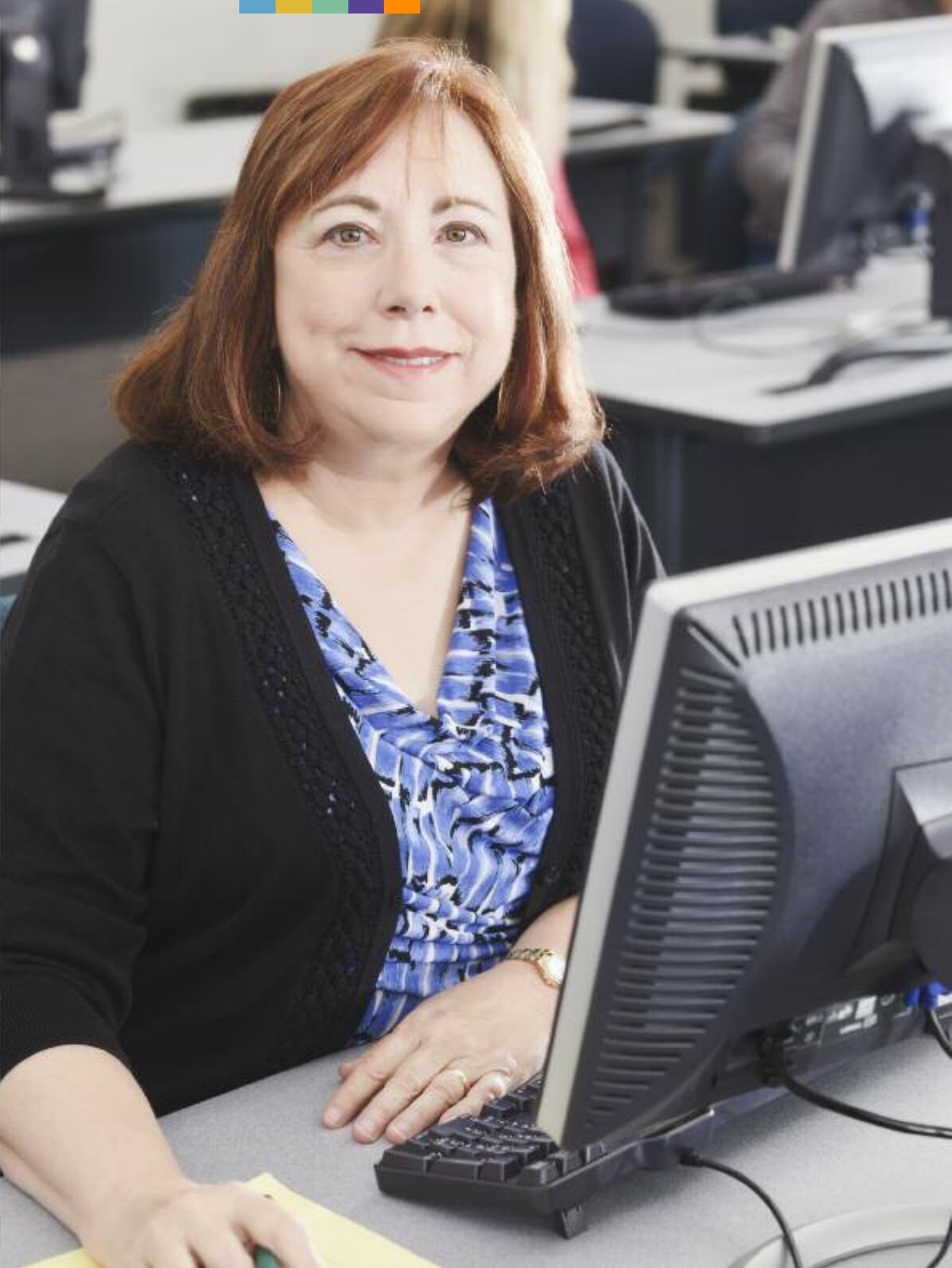# "

Our primary challenge is getting people into work – work with a decent rate of pay. That is almost impossible, these days, without computers.

**Christine Gwyther,** Lead Poverty Intervention Officer, Pembrokeshire Communities First

"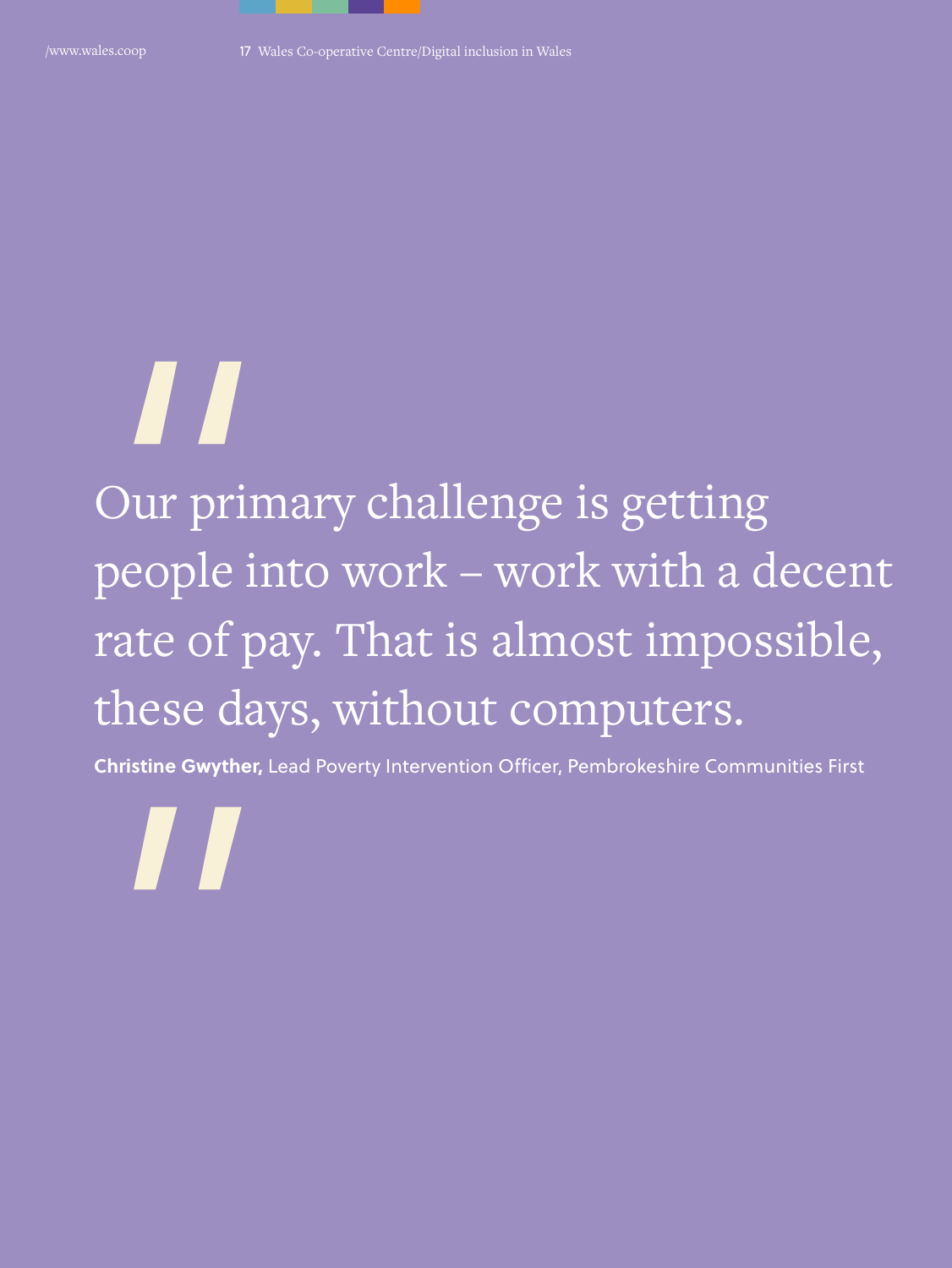# Digital inclusion – opportunities in the workplace



Published: 11.10.16

Author: **Julie Cook** National Officer Wales TUC

Categories: Digital inclusion Today, people tend to have more health and safety, pay and conditions, job opportunities in the world of work if they know security, workplace morale and training just their way around a smartphone or a laptop. to name a few. All issues of the upmost Over 90% of jobs in today's world require importance to trade unions. basic internet skills. Currently in Wales around one in five adults are classed as digitally<br>
excluded The vast majority of those are also partners such as Digital Communities Wales excluded. The vast majority of those are also partners such as Digital Communities Wales<br>cocially excluded older adults, those in low to promote digital inclusion in the workplace. socially excluded older adults, those in low paid employment or unemployed. Through our affiliates and projects supported

of innovative ways. Union reps, especially workplace. Trade unions are also successfully Union Learning Reps (ULRs), are playing a vital negotiating with employers in the public and role in getting people online and developing private sector to provide more support for their ICT skills. their employees. We are encouraging

at work. The pace with which employers are There has been some well publicised introducing new workplace technologies is successes for trade unions in this area, for not always being matched by an increase in example in the utilities sector, where nearly workplace training and support. The drive to 1000 employees have accessed forms of cut costs by modernising working practices is bespoke ICT training over the last few years. understandable and often necessary to Union Learning Representatives acting as protect budgets and ultimately jobs. However digital champions have underpinned this the access to appropriate training, particularly work. The public sector has specific challenges for lower paid employees and front-line staff, in this area. The size and demographic of the should keep pace. Many large employers are workforce makes it difficult for staff to gain delivering more HR services and workplace access to a computer at work at all, let alone training online. Yet in most sectors, and develop the required skills to effectively use particularly in the public sector, less than a new technologies. Yet the need to modernise third of employees have access to a computer and to cut costs is often most pressing here.

by the Wales Union Learning Fund (WULF) we Trade unions in Wales are actively promoting are identifying workplace 'digital champions' digital inclusion in the workplace in a number to support digitally excluded colleagues in the Employers have a responsibility to plan for<br>the training and development that has to be<br>in Wales, an award for employers who take the<br>invested in when introducing new technology<br>invested in when introducing new technology

in work. Digital exclusion in the workplace has Work has begun to engage public sector union an impact on worker's equality of opportunity, branches across Wales on this issue, to recruit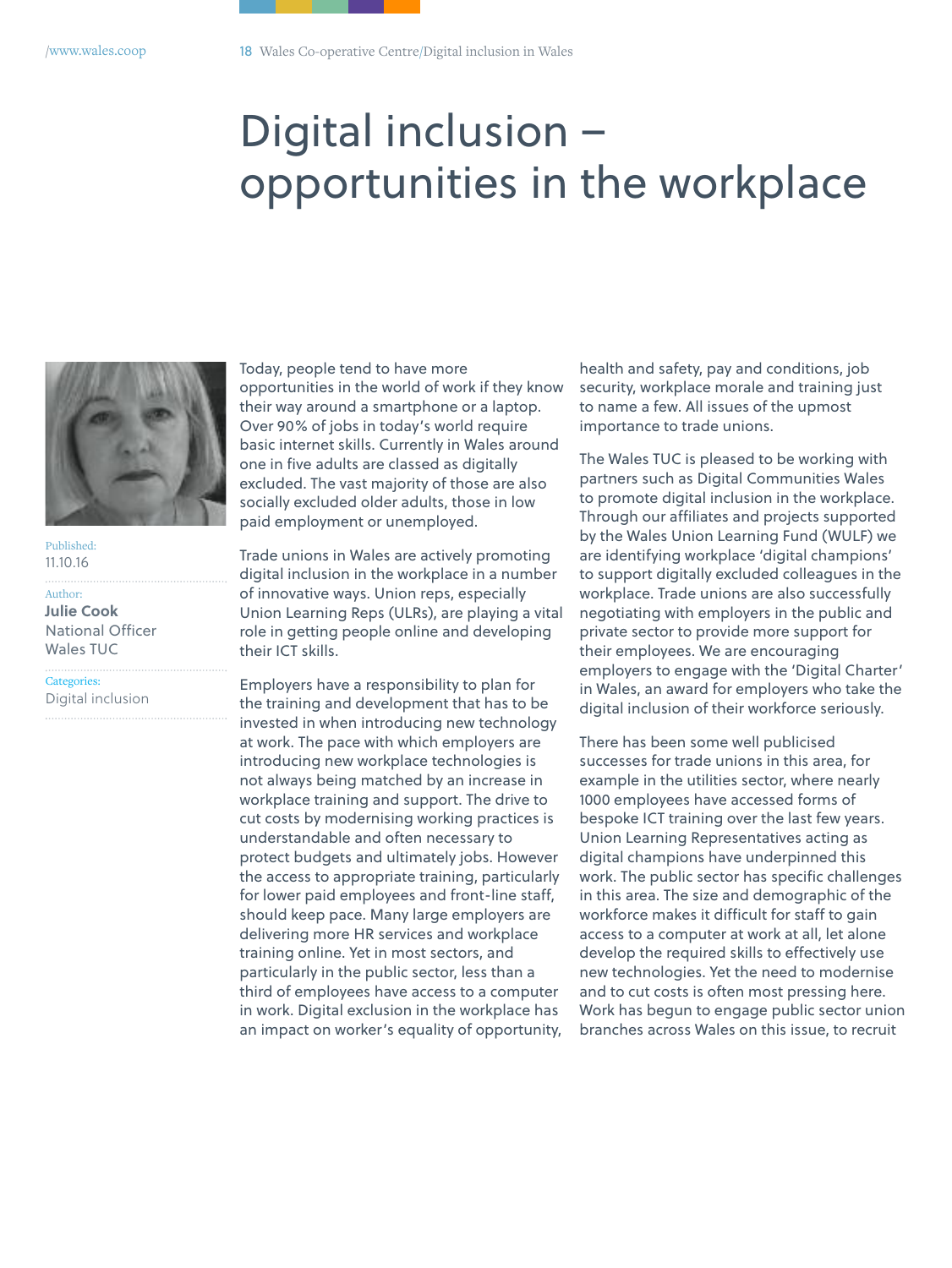more ULRs and digital champions and to identify the most at risk employee groups for urgent support with digital skills. The majority of union branches and public sector employers have already engaged in this activity with some significant early success.

Addressing this in the workplace will have an influence on the wider community. Accessing benefits and local services requires digital skills more and more these days. If workers below certain pay grades are denied the opportunity to learn, they won't have equal access to the public services they pay for, which only reinforces the inverse care law.

The workplace is a huge opportunity to reach those who need the support to overcome this barrier. Trade unions in Wales will continue their work in this important area, not only delivering direct support to workers where it is needed, but also holding employers to account to ensure that when they invest in their business with new technologies, they do not forget to invest in their staff also.

**"** 

Over 90% of jobs in today's world require basic internet skills. Currently in Wales around one in five adults are classed as digitally excluded. Over 909<br>"<br>"Compute" de la Wales<br>"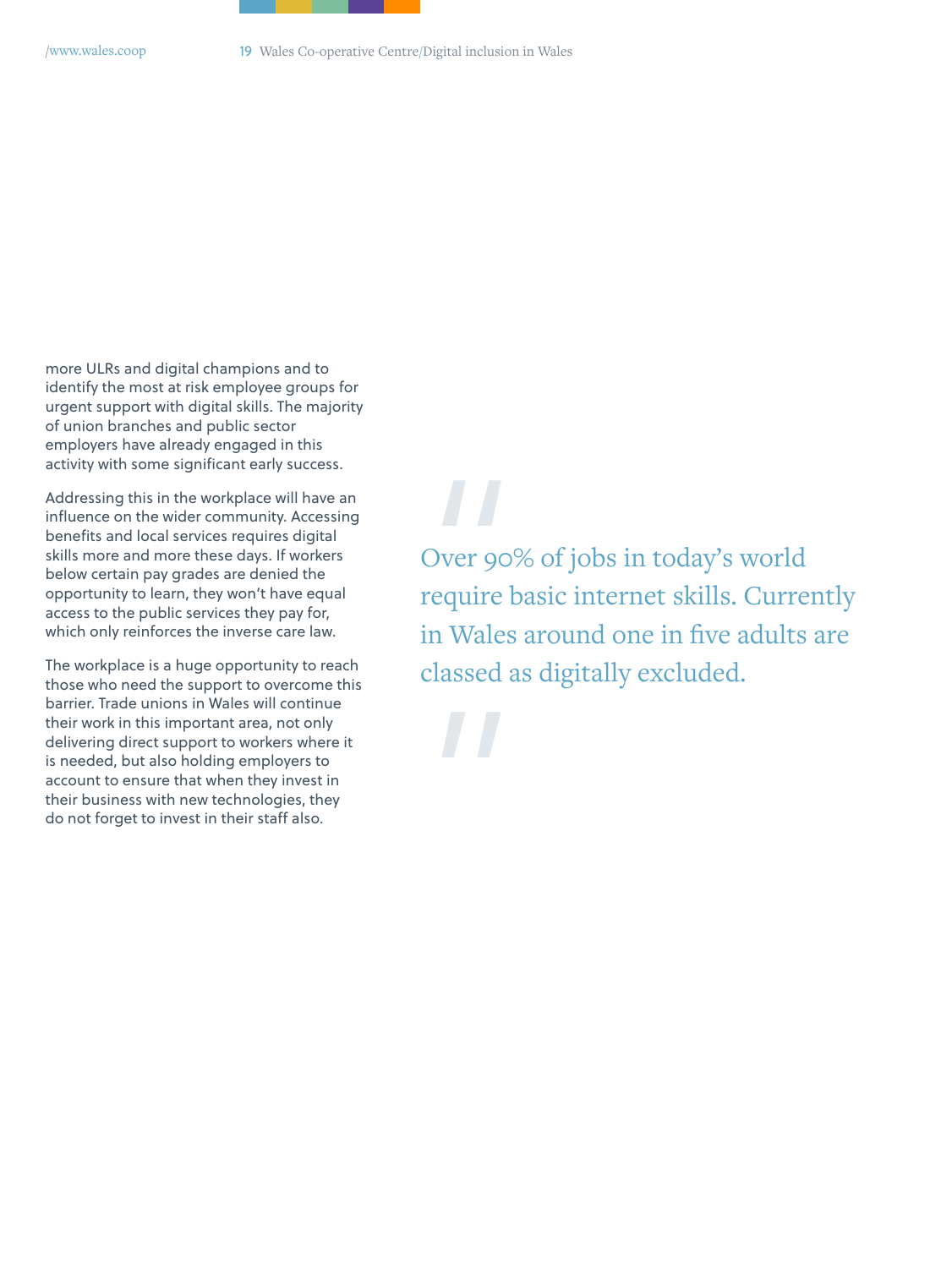# Digital inclusion and the media



Published: 12.10.16

Author: **Iain Tweedale** Head of Online & Learning, BBC Cymru Wales

Categories: Digital inclusion

Every member of the public in Wales needs investing in initiatives such as Make it Digital, access to reliable information to make good which encourages everyone to get coding.<br>
decisions for themselves, their communities Eleven year olds across Wales have also be and their nation. It is the job of the BBC to given BBC micro:bits which aims to do for provide this type of information impartially, coding in the 2010s what the BBC Micro did and in the Internet age this means delivery for personal computing in the 1980s. over digital platforms online and on mobile devices. An indication of just how important We are also inspiring creative use of digital<br>this has become is that the audience to content through games linked to our big this has become is that the audience to content through games linked to our big<br>RBC Online in Wales has grown massively programme brands like Doctor Who; and BBC Online in Wales has grown massively programme brands like Doctor Who; and in the past few years and now reaches over through the creation of over 200 digital in the past few years and now reaches over 3.4 million users a week.

though. Another key role for the BBC is to online before to help our weather forecasters entertain our audiences and the Internet is a provide an even better weather service to our major entertainment platform in its own right. audiences all over Wales. Our Sport audience for example, has grown massively in the last year, particularly on We also appreciate that some people are<br>mobiles and tablets. Also, more than balf a not yet online and although their numbers mobiles and tablets. Also, more than half a not yet online and although their numbers<br>million people watch IV programmes from have come down significantly in recent years million people watch TV programmes from have come down significantly in recent year<br>Wales in both languages on the BBC iPlayer they still make up nearly one in five of the Wales in both languages on the BBC iPlayer they still make up nearly one in five of the<br>every week, representing a three fold growth population and there is still some way to go every week, representing a three fold growth on the previous year.  $\frac{1}{2}$  and  $\frac{1}{2}$  in achieving digital inclusion for everyone in

The third key role for the BBC is to educate our and works with initiatives like Digital audiences and our Learning services, such as Communities Wales, which highlight and Bitesize, are now delivered almost exclusively provide help in accessing great content that online as this is where our younger audiences informs, educates and entertains. want to find them.

The BBC has six public purposes, which are the values we hold in striving to achieve this mission to inform, educate and entertain. One of these public purposes is to deliver the benefit of emerging communications technologies and services. This is why we have invested in providing free digital services such as Freeview – the largest digital TV platform in the UK – and in DAB radio too. We are also

Eleven year olds across Wales have also been

even recruited hundreds of volunteer 'weather It's not just about information and news watchers' many of whom have never been

Wales. This is why BBC Wales fully supports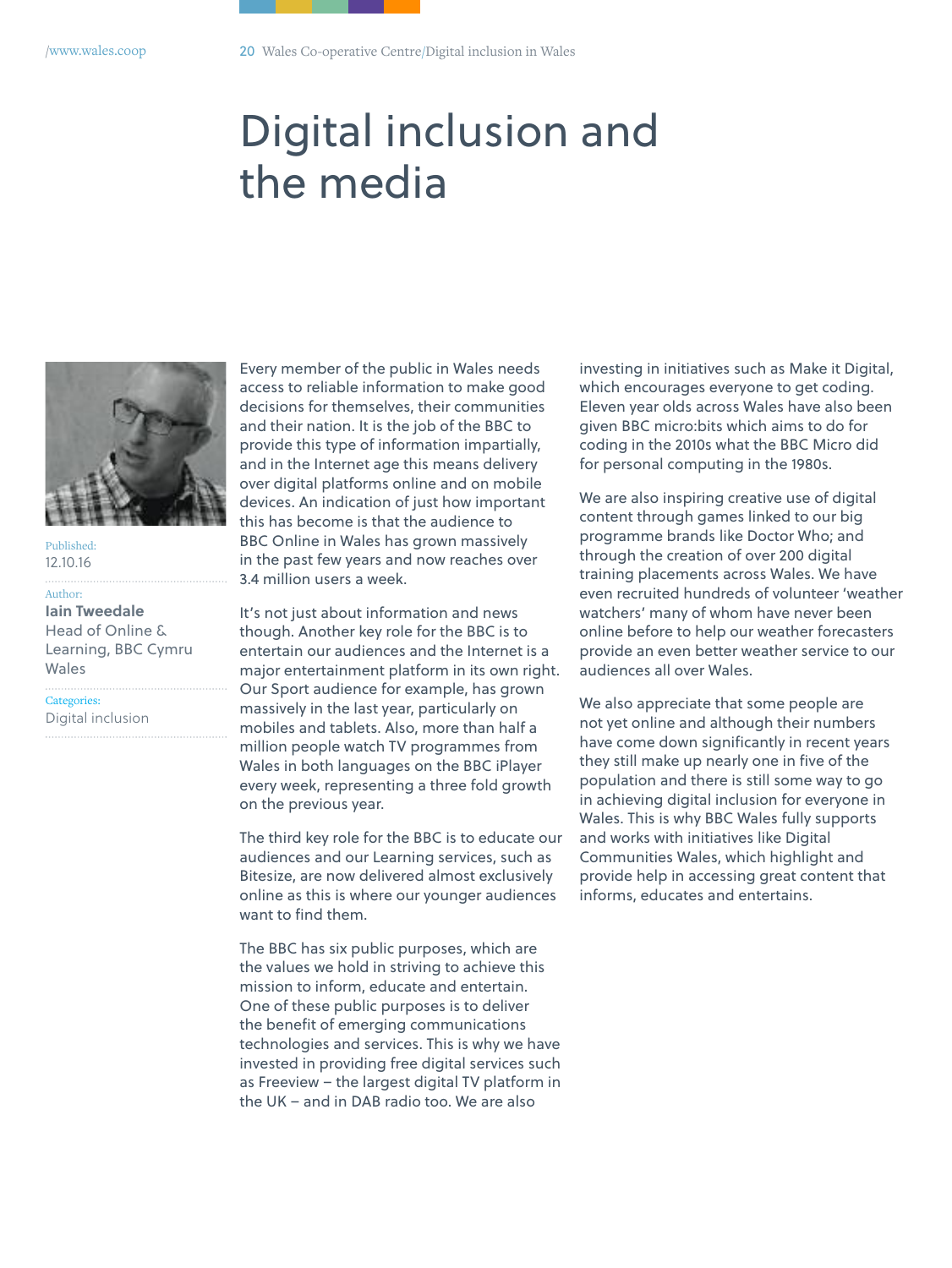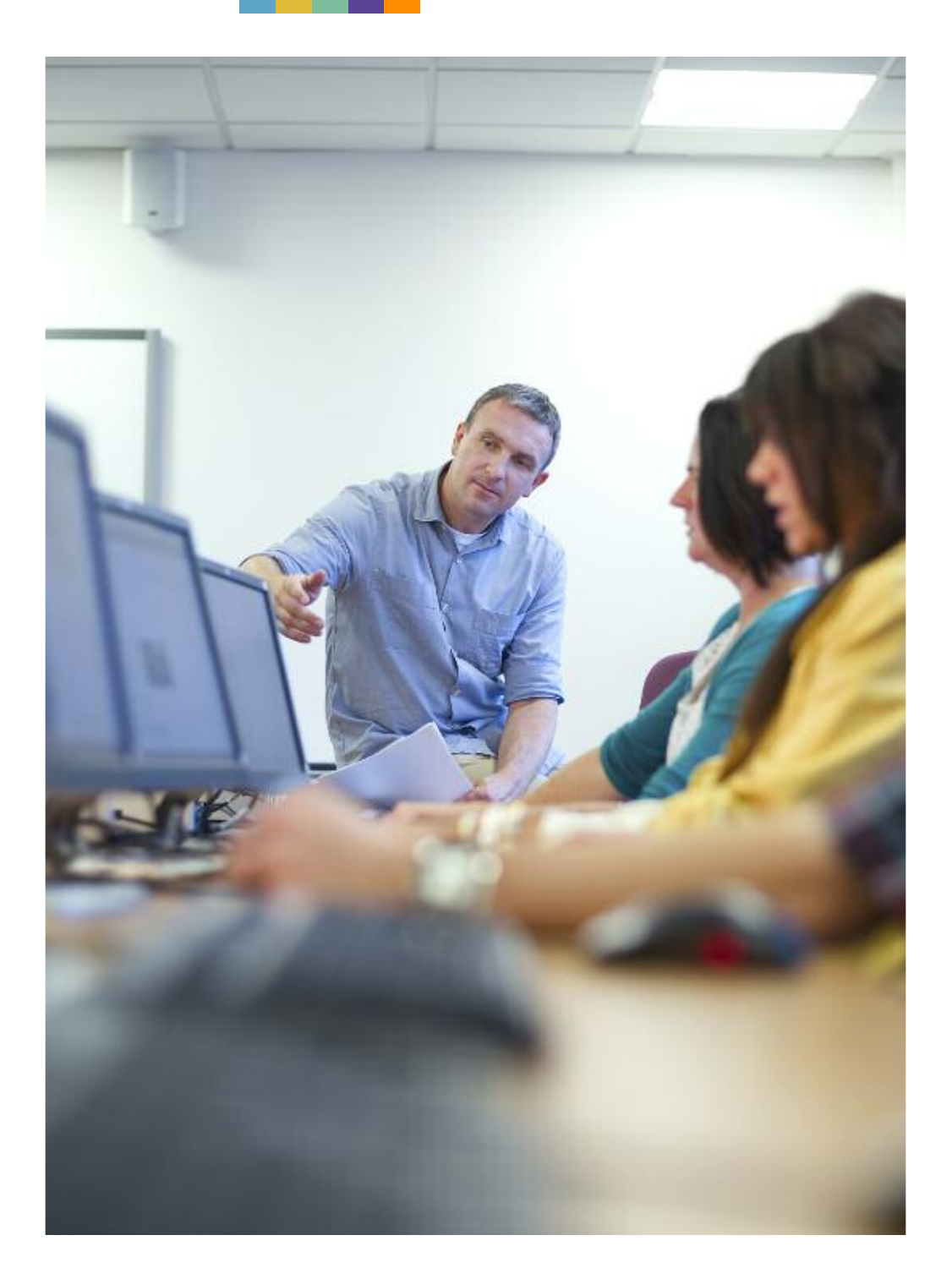# Digital inclusion and volunteering



Published: 13.10.16

### Author: **Ruth Marks** Chief Executive, WCVA

Categories: Digital inclusion The use of digital media and issues around The use of digital technology can also lead digital exclusion have presented new and to dynamic ways of working that save time exciting opportunities, profound change, as and cost and avoid duplication of effort and well as challenges to the Third Sector in Wales. resource. For example, the use of digital

people's wellbeing today and for the future. share news, all in their own time. In achieving this vision WCVA sees digital inclusion as key driver influencing the way we And the possibilities go further. work and our mission. The state of the Communication and sharing of information

Third Sector organisations are becoming<br>increasingly proficient in the use of digital<br>media and technology in respect of their<br>when different teams, contact between<br>integral between different teams, contact between<br>media a

programme which recruits digital volunteers and significant issue faced by the Third Sector<br>to work with organisations that are helping will be a potential exacerbation of the digital<br>people get online. These volunteers ha Sector organisations to improve websites,<br>social media engagement and volunteer<br>interaction. This has led to organisations being to more goods and services become "digital"

technology can create opportunities for<br>WCVA has recently been in consultation with volunteers to communicate with volunteer<br>its members and stakeholders over its revised managers and other relevant staff and Its members and stakeholders over its revised<br>vision. Our vision looks to develop a society<br>where volunteering and the Third Sector<br>thrive, making an essential contribution to<br>different activities, and make comments or

between staff and volunteers in a 'horizontal' media and technology in respect of their<br>volunteer engagement, volunteer recruitment<br>with one another and mutual support (which volunteer engagement, volunteer recruitment<br>processes, campaigning and advocacy.<br>Research recently undertaken by the Open<br>Research recently undertaken by the Open<br>University has found that they are keen to<br>belonging and co This principle is central to WCVA's involvement<br>with the Digital Communities Wales<br>opportunities offered through the project.

interaction. This has led to organisations being<br>able to engage with a wider and more diverse<br>able to engage with a wider and more diverse<br>able to engage with a wider and more diverse<br>by default", the gap between those dig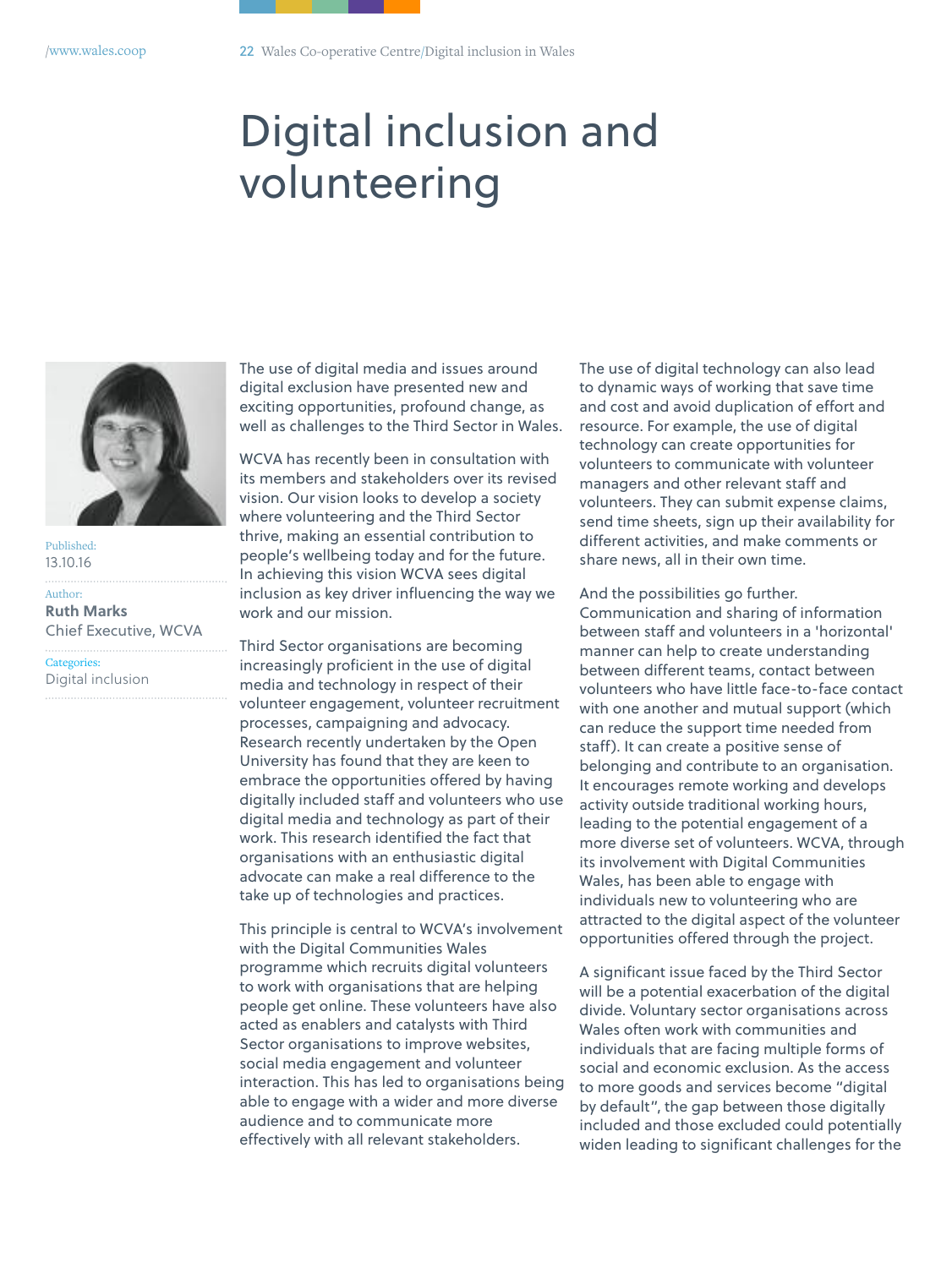Third Sector organisations working with them. The need to support those not online was a key driver in WCVA becoming a strategic partner for the Digital Communities Wales project. Digital technology challenges the very notion of what the role of a volunteer is.

Digital Inclusion can revolutionise all aspects of the future volunteer experience. This will manifest itself in all areas of Third Sector activity. Potential volunteers will be able to match to an appropriate volunteering opportunity seamlessly through the use of digital technology. Apps, webinars and digital toolkits will increase learning and the dissemination of innovation and best practice. Fundraising activity will be able to reach new audiences quickly saving time money and valuable staff and volunteer resource. The influencing and engagement activities of the sector will be enhanced by utilising technology to reach decision makers speedily using digital storytelling as an impactful tool.

WCVA is excited to be at the forefront of the sharing of best practice and innovation around the issues of digital inclusion. We look forward to working with other partners to embrace the challenges and opportunities that the fast changes in technology present to the Third Sector in Wales.

**"** 

A significant issue faced by the Third Sector will be a potential exacerbation of the digital divide. Voluntary sector organisations across Wales often work with communities and individuals that are facing multiple forms of social and economic exclusion. A signific<br>Sector w<br>of the di<sub>{</sub>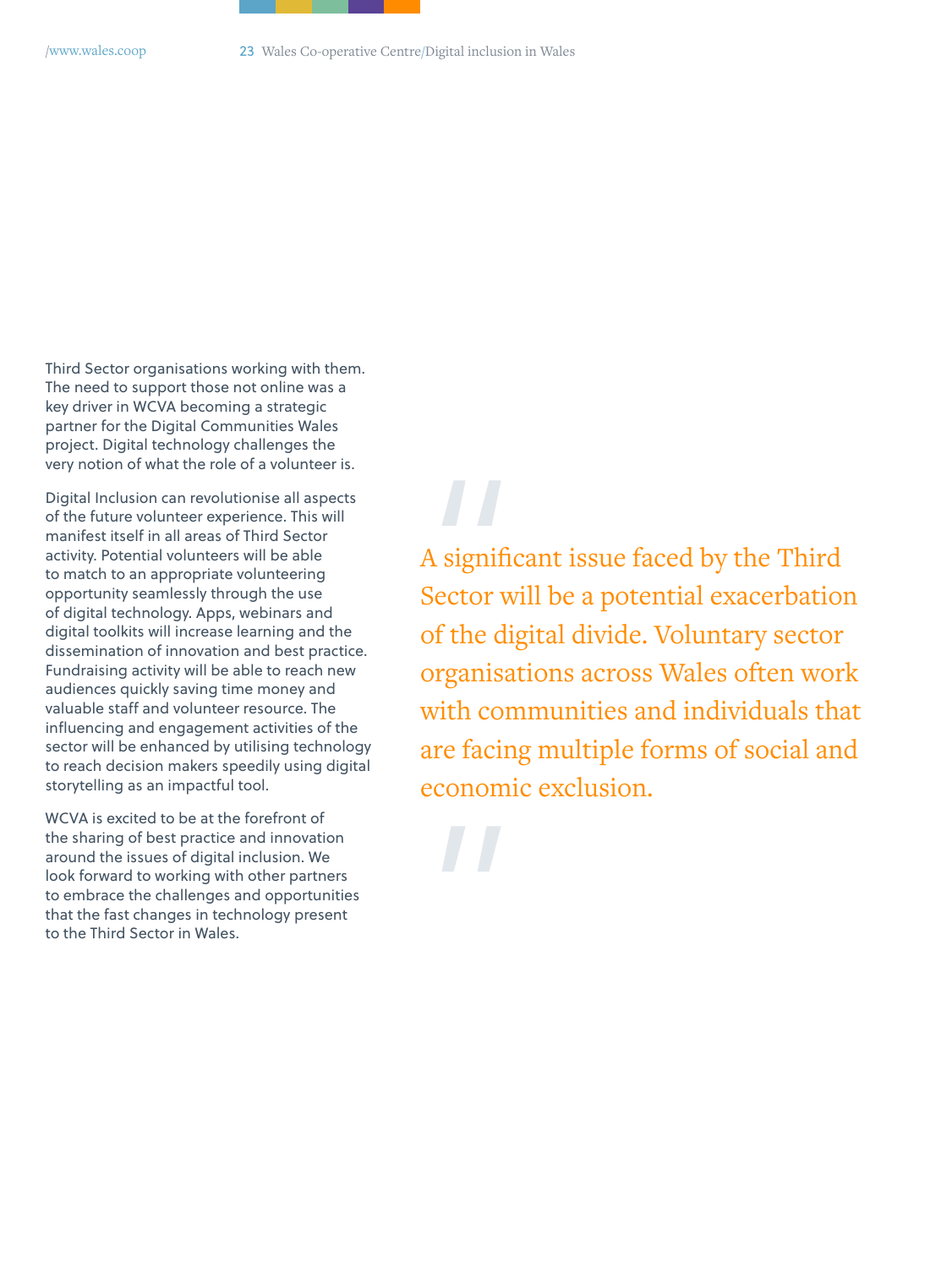# Digital inclusion and public libraries



Published: 14.10.16

### Author: **Karen Gibbins** Principal librarian Information and **Technology**

Categories: Digital inclusion

Swansea public libraries continue to address The survey demonstrated that the biggest digital inclusion through their network of 17 activity online in libraries is accessing emails libraries. Along with other libraries in Wales, at 46%. There is a critical need for everyone to we provide free public access to PCs, have access to an email address so that they broadband infrastructure and WIFI. We have can register for Universal Credit, look for jobs, venues that are settled in their very local communicate with the DWP and increasingly communities where people can access services receive notifications from GPs and Health with ease. Libraries remain neutral places, well agencies. Having access to an email can help thought of and respected by all those who reduce financial and debt issues and opens have browsed the shelves, sought out up a whole range of services online to benefit information and advice, accessed technology individuals. or just needed to sit and be part of a community. Libraries provide an essential role in

of Chief Librarians throughout Wales of skills. Library staff are taking on the role of demonstrated the levels of engagement in supporting them to gain access and to get to digital inclusion that libraries and library staff essential government and other agencies' have in their everyday work. Services.

customers needed help from library staff to advice, libraries deliver Beginner IT sessions 59% no. This suggests that those who have online. Training and resources from Digital started to be digitally included still need help Communities Wales have assisted staff to and support. better develop these skills. Digital Fridays are

broadband.

supporting the digitally excluded whether the y A 2016 a survey conducted by the Society are excluded from lack of access or from lack

In answer to a question about whether library In addition to day-to-day "drop in" help and use Library IT the response was 41% yes and hocusing on the very first steps to get someone a common event with three-week courses or Customers who are seeking out library IT<br>facilities do so because they need access to<br>computers, access to printers, scanners or<br>is a barrier to some customers and libraries is a barrier to some customers and libraries

### **Customer survey**

| of my own | home | No computer $\frac{1}{2}$ No printing $\frac{1}{2}$ No scanning $\frac{1}{2}$<br>facilities at facilities at broadband equipment/ IT training<br>home | <b>No</b><br>access at<br>home | Faulty<br>faulty<br>broadband<br>at home | To access to | <b>Needed</b><br>staff<br>support | Other<br>reason |
|-----------|------|-------------------------------------------------------------------------------------------------------------------------------------------------------|--------------------------------|------------------------------------------|--------------|-----------------------------------|-----------------|
| 38%       | 45%  | 17%                                                                                                                                                   | 16%                            | 5%                                       | 6%           | 9%                                | 13%             |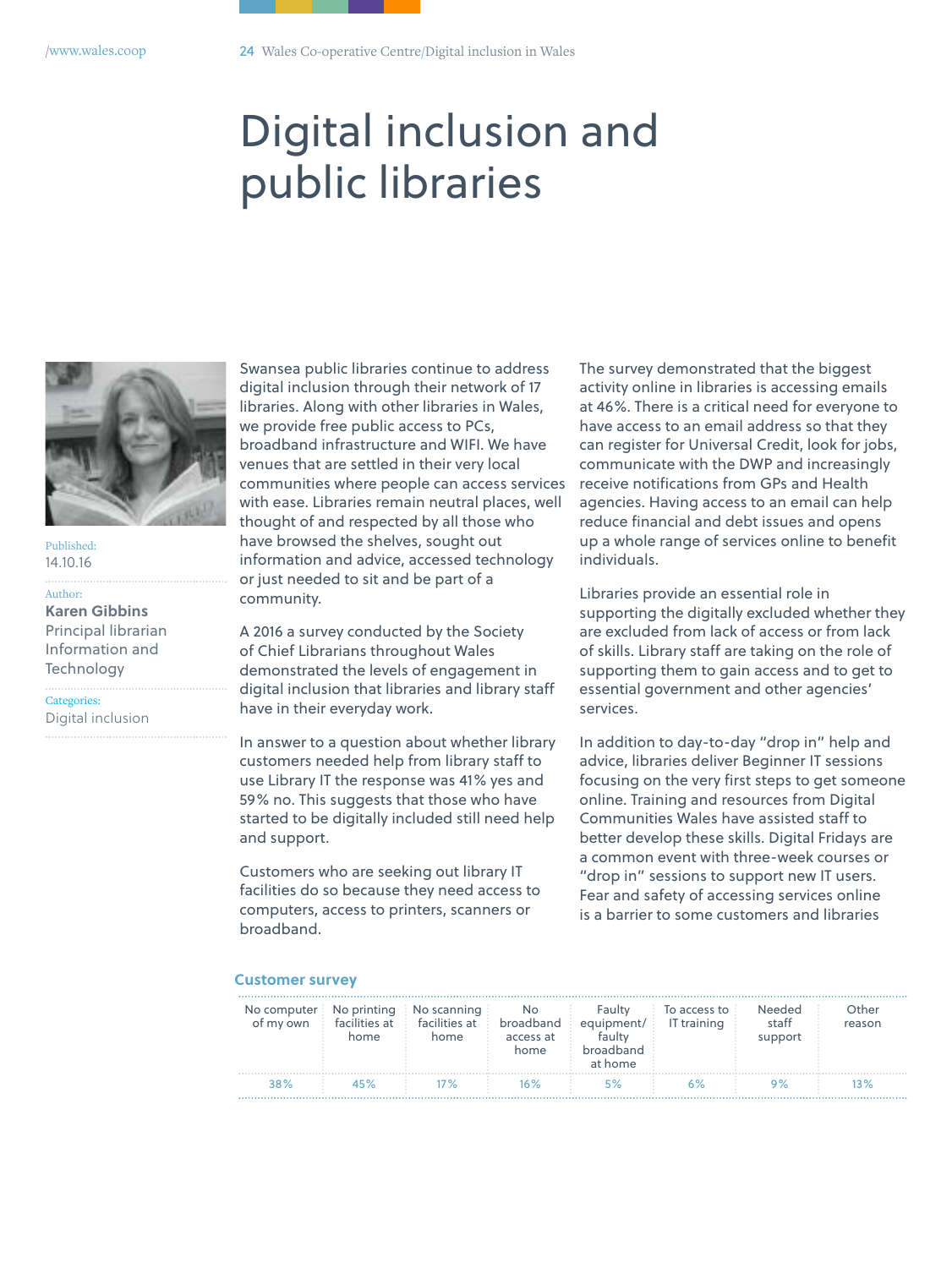participate in internet safety awareness campaigns and promote safe use of the internet to a wide range of users. Ad hoc "drop in" sessions provide opportunities for new-todigital customers to stay engaged with technology and build on new-found skills.

Libraries are an important partner in supporting culture and heritage and those wishing to access content to trace family or discover more about their local community, its history or its buildings, find that they need to be able to use a wide range of online services to do this. Beginner IT sessions are often linked to accessing resources such as Ancestry or Times Digital Archive and this supports other needs and motivates the acquisition of new skills.

Ebooks, emagazines, online books, newspapers online are all a part of modern libraries and being digitally enabled and skilled will open up access to a large range of news services. These free resources can also be a motivator for individuals to learn to get online.

What next for digital engagement in libraries? Raspberry Pi sessions, Techno lego and coding clubs, fitness and health technology. There ar many exciting opportunities, which everyone needs to be able to benefit from. The digitally excluded must be a part of this innovation.

Digital Communities Wales has been instrumental in providing new training and updating the skills of library staff. In particula it supports the delivery of Beginner IT sessions, facilitates networking and supports groups fo partners involved in supporting the digitally

Digital Communities Wales has been instrumental in providing new training and updating the skills of library staff. |<br>|<br>Digital C<br>|<br>|nstrume<br>|<br>|and upda

excluded. It shares resources and expertise with front line and direct delivery staff and ded. It shares finds flexible ways of sustaining training opportunities. Train the trainer events and bite sized training modules particularly support the creation of a community of digitally aware champions. DCW has started on the creation of volunteer digital champions to help sustain delivery in the future. One in five people in Wales are still digitally excluded and although progress is being made there is still a long way to go to ensure this number is reduced.

Without organisations such as DCW, libraries, community and volunteer sectors and other partners involved in addressing digital exclusion would be isolated and localised in their delivery and perhaps lose focus on the big picture to see digital exclusion eradicated.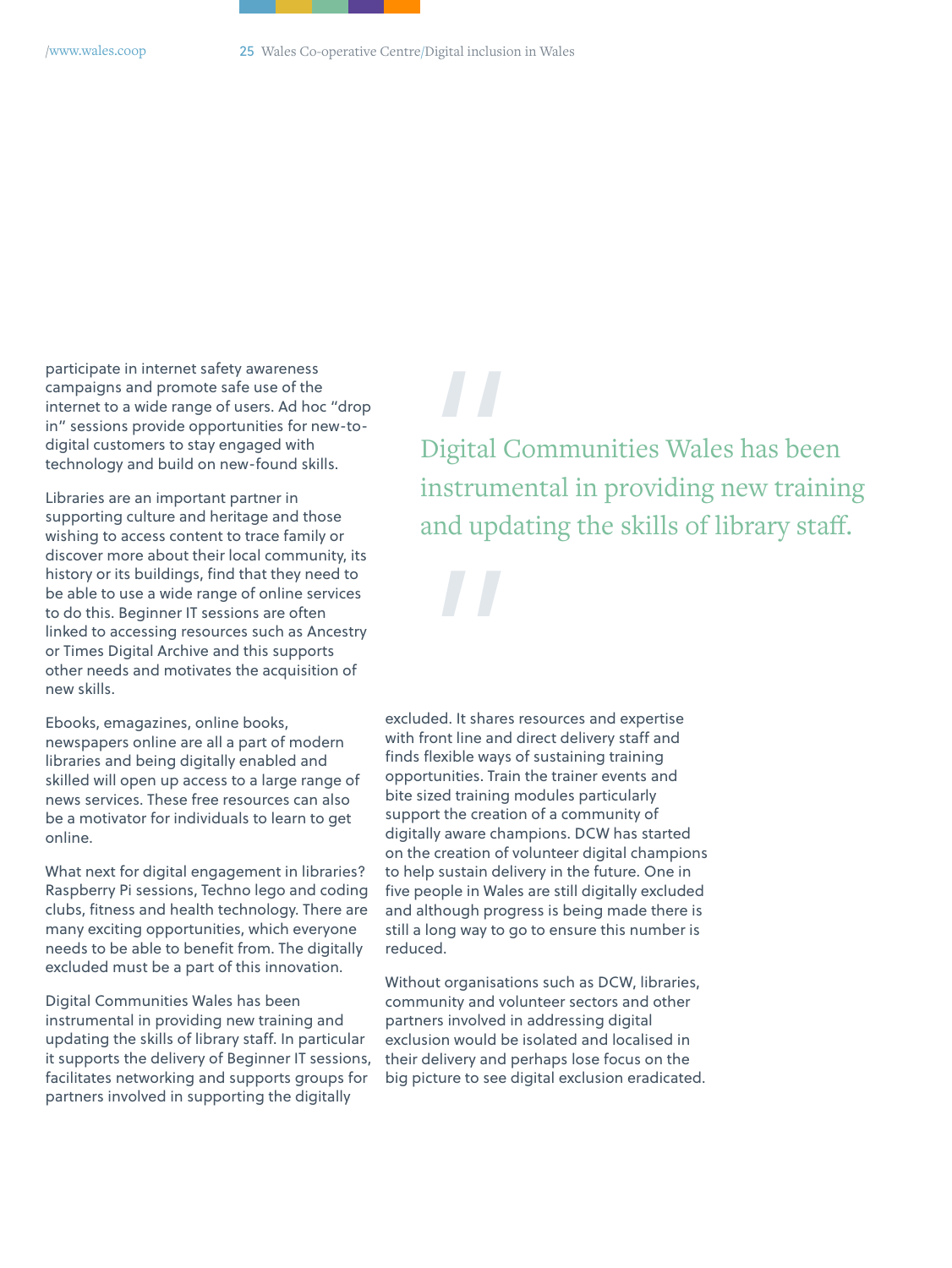# Using digital engagement to combat poverty



Published: 15.10.16

### Author: **Christine Gwyther** Lead Poverty Intervention Officer, Pembrokeshire Communities First

Categories: Digital inclusion There are certain things many of us take for rate of pay. That is almost impossible, these granted. Being able to get the information days, without computers. Having talent and we need and the entertainment we want at practical experience is no longer enough for increasingly, government and private sector to prove to the Department for Work and services rely upon digital interaction as a first Pensions that they are actively seeking work. resort. For anyone who does not have digital skills, this can leave them feeling powerless. We are currently seeking partners to help us

Government's anti poverty programme, we own businesses. Understanding your own work with people who need help with various online persona is important. That hilarious aspects of their life. They may have chronic email address you adopted at school or health issues which need to be managed or college is no longer appropriate when you they may want to find out what sport and are applying for jobs. Employers will also leisure activities are available to them. They search social media to see what you do in may be looking for work or they may need tips your spare time. They want to see who they on how to maximise their income, stay out of will be working with day to day, and with that debt or look for cheaper utilities. All of these in mind we try to ensure our customers know activities need a fair degree of digital literacy. how to present themselves virtually as well as

The Money Advice Service recently commissioned a UK wide survey which And whether in or out of work, income comfortable seeking debt advice than the rest with confidence and building great habits for of the UK (15%). But that situation is reversed the future can be learned by anyone at any for rural Wales (13%). 59% of people living in age. Digital competency can be delivered by Wales are happy to bank online but in rural professionals and also by talented volunteers Wales that level drops to 52%. Clearly such as those in Digital Communities Wales. connectivity is a problem and there is a lack We are looking to work with both to make a of opportunity but also a reluctance to use real difference to our customers and give online services in rural Wales. In places like them the confidence they need to manage Pembrokeshire that presents us with a real their own learning and meet their own challenge when we are trying to increase challenges in the future. digital engagement to combat poverty. Government support for digital literacy will

including child poverty, is income, and it is finite window of opportunity to address the important that we treat with great caution any twin challenges of poverty and digital policy imperative which tries to downgrade or exclusion, then we need to work together and downplay that fact. Our primary challenge is we need to make our interventions truly count . getting people into work – work with a decent

a moment's notice has become second people seeking work. They need to be able to nature. It empowers us as individuals. But, look online for the best opportunities and also

digitally upskill our Communities First cohort In Communities First, part of the Welsh of job seekers and people ready to start their in real life.

found that people in Wales (21%) are more maximisation is key. Looking after your money

The predominant indicator of poverty, probably not be around forever. If we have a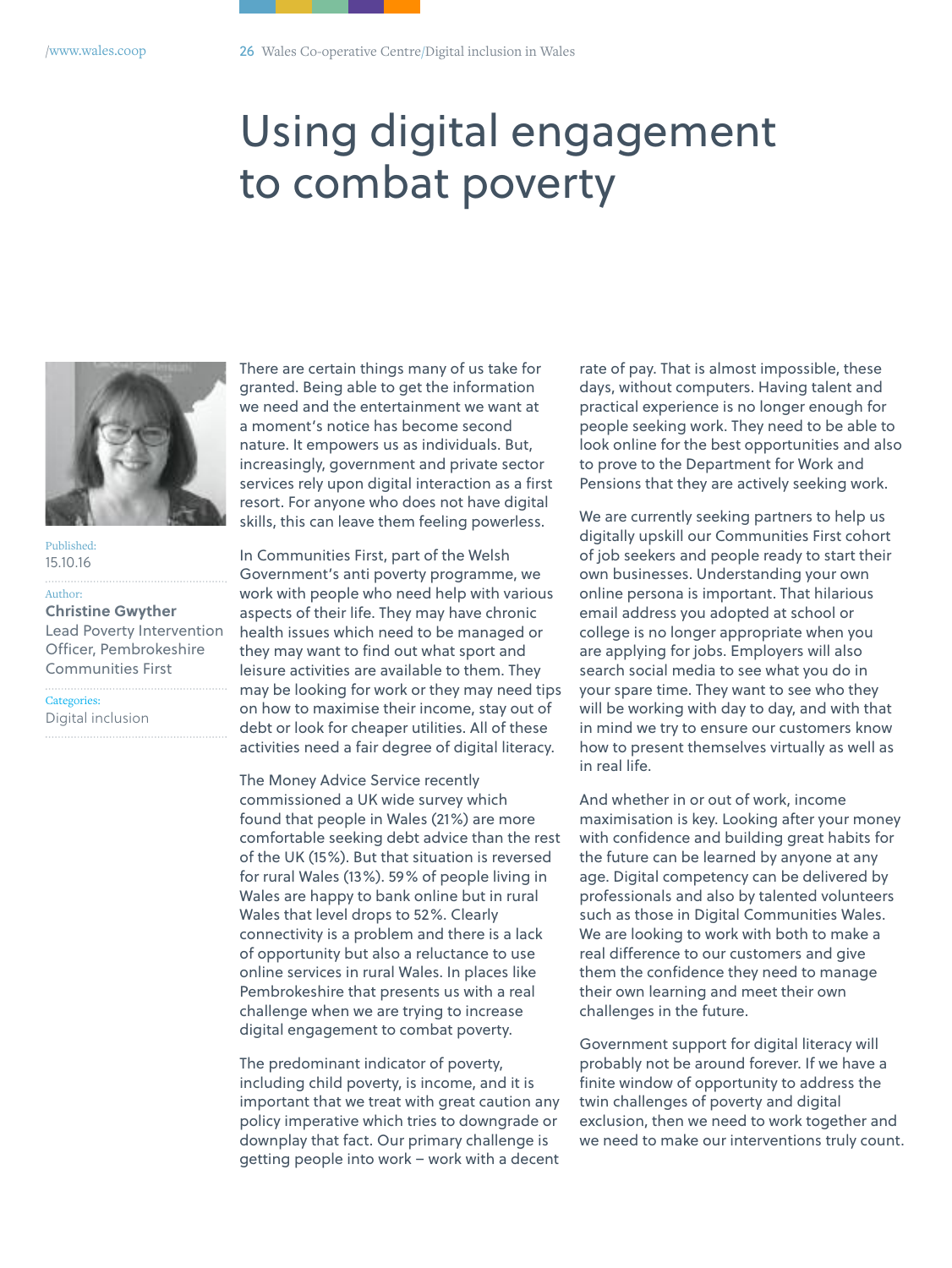